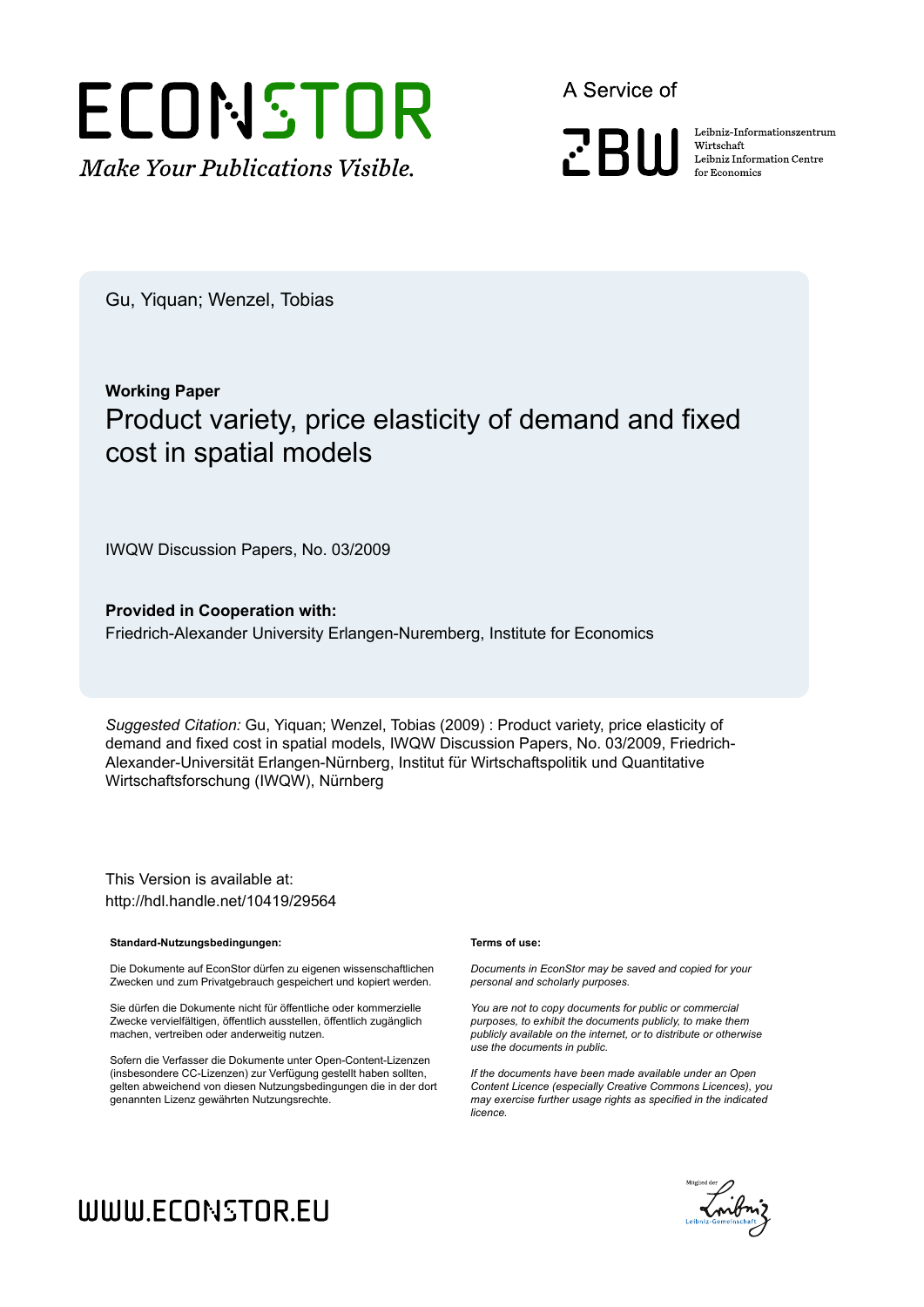# IWQW

# Institut für Wirtschaftspolitik und Quantitative Wirtschaftsforschung

Diskussionspapier Discussion Papers

No. 03/2009

# **Product Variety, Price Elasticity of Demand and Fixed Cost in Spatial Models**

# Yiquan Gu TU Dortmund Ruhr Graduate School in Economics

Tobias Wenzel University of Nuremberg

ISSN 1867-6707

\_\_\_\_\_\_\_\_\_\_\_\_\_\_\_\_\_\_\_\_\_\_\_\_\_\_\_\_\_\_\_\_\_\_\_\_\_\_\_\_\_\_\_\_\_\_\_\_\_\_\_\_\_\_\_\_\_\_\_\_\_\_\_\_\_\_\_\_\_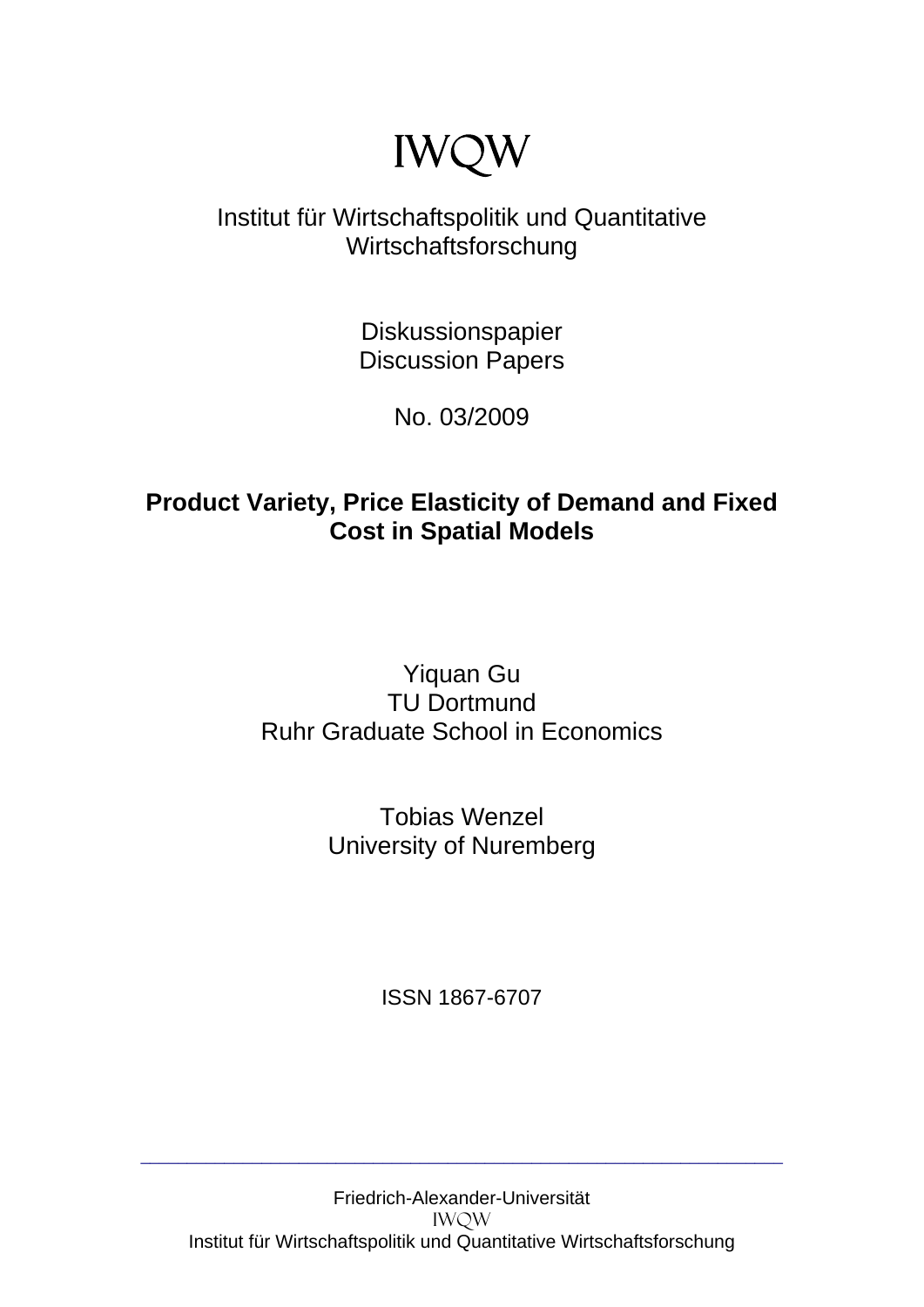# <span id="page-2-0"></span>Product Variety, Price Elasticity of Demand and Fixed Cost in Spatial Models<sup>∗</sup>

Yiquan Gu<sup>1,2,†</sup> Tobias Wenzel<sup>3,‡</sup>

<sup>1</sup>Technische Universität Dortmund <sup>2</sup>Ruhr Graduate School in Economics  $3$ Universität Erlangen-Nürnberg

February 4, 2009

#### **Abstract**

This paper explores the implications of price-dependent demand in spatial models of product differentiation. We introduce consumers with a quasi-linear utility function in the framework of the [Salop](#page-25-0) [\(1979\)](#page-25-0) model. We show that the so-called excess entry theorem relies critically on the assumption of completely inelastic demand. Our model is able to produce excessive, insufficient, or optimal product variety. A proof for the existence and uniqueness of symmetric equilibrium when price elasticity of demand is increasing in price is also provided.

*Keywords:* Demand elasticity; Spatial models; Excess entry theorem *JEL-Classification:* L11, L13

<sup>∗</sup>We thank Wolfgang Leininger, Leilanie Basilio and Yu Zheng as well as seminar participants in Cologne for helpful comments.

<sup>†</sup>Email: yiquan.gu@uni-dortmund.de; Address: University of Dortmund (TU), Department of Economics and Social Science, Chair of Microeconomic Theory, Vogelpothsweg 87, 44227 Dortmund, Germany.

<sup>&</sup>lt;sup>‡</sup>Email: tobias.wenzel@wiso.uni-erlangen.de; Address: Universität Erlangen-Nürnberg, Department of Economics, Lange Gasse 20, 90403 Nürnberg, Germany.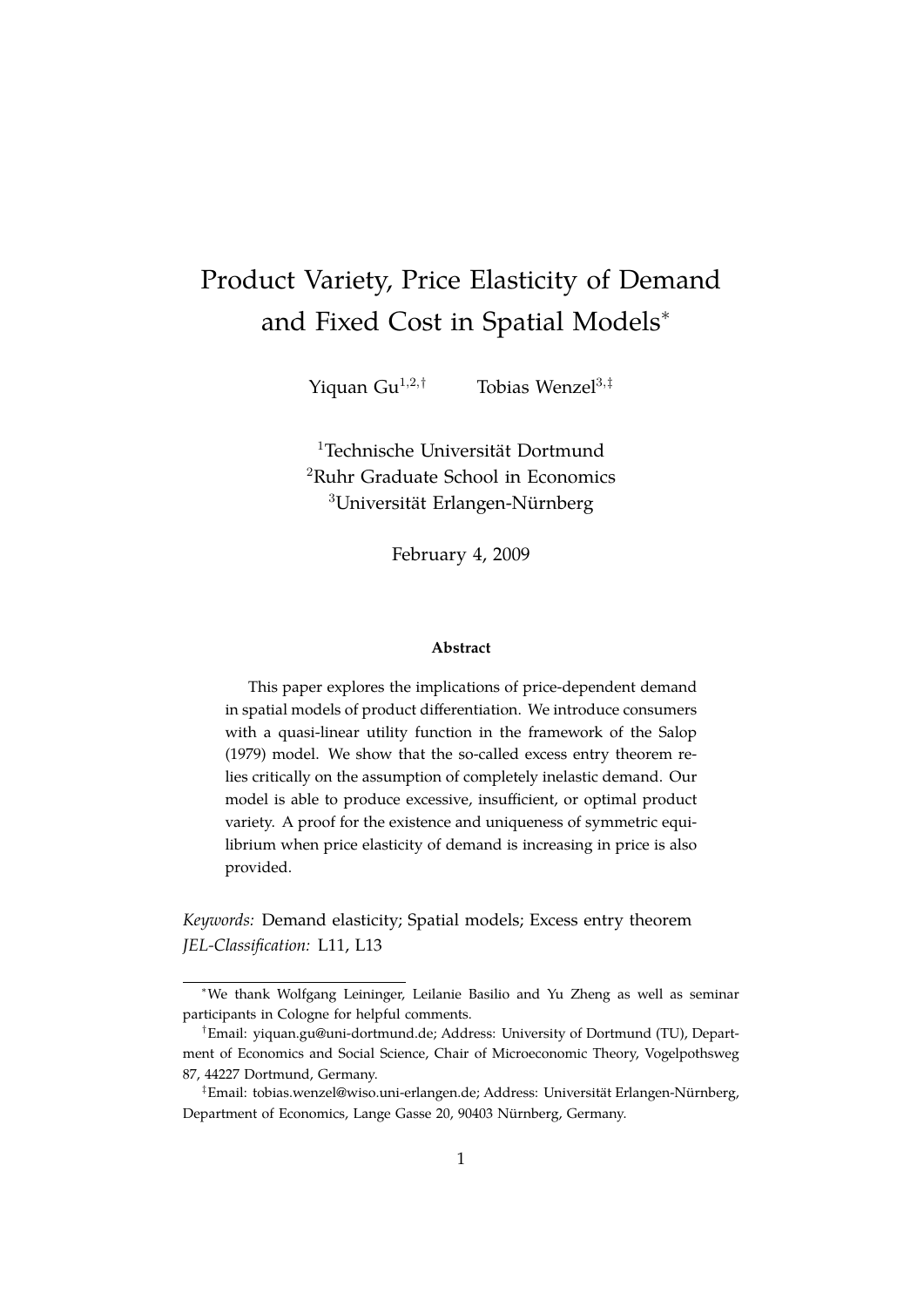### **1 Introduction**

Spatial models of product differentiation in the spirit of [Hotelling](#page-24-0) [\(1929\)](#page-24-0) and [Salop](#page-25-0) [\(1979\)](#page-25-0) have been a popular tool in Industrial Organization. They have been used to study competition in all sorts of markets and all sorts of issues.<sup>[1](#page-2-0)</sup>

Typically, the Hotelling model has been used to study location decisions by firms while the Salop model has been used to study entry decisions and market structure. Concerning the Salop model, one prominent result is the so-called excess entry theorem. It states that in a free-entry equilibrium, there are always more firms entering into the market than would be desirable from a welfare point of view. That is, there is excessive entry into the market. As firms are usually assumed to be single product firms, the result can also be interpreted as an excess of product variety provided in the market.<sup>[2](#page-2-0)</sup>

However, one underlying, and quite restrictive assumption in the Salop model, is that consumer demand does not depend on the price of a product. Each consumer demands a single unit of a differentiated product. In consequence, the price then constitutes a mere transfer between consumers and firms and thus has no impact on total welfare. It is the aim of the present paper to lift this assumption of completely inelastic demand. We want to investigate the consequences of this modification on the validity of the excess entry theorem. In contrast to a version of the model with completely inelastic demand, prices do have a welfare impact. Higher prices of the differentiated product now lead to lower demanded quantities of the differentiated product.

In a previous paper, [Gu and Wenzel](#page-24-1) [\(2007\)](#page-24-1), we show that this assumption of completely inelastic demand can be critical. We introduce pricedependent demand in the Salop model by assuming a specific functional form. Consumer demand takes the form of a demand function with constant elasticity. In this framework, we get excess, insufficient or optimal

 ${}^{1}E.$ g., [Anderson and Coate](#page-24-2) [\(2005\)](#page-24-2) on media markets, [Friedman and Thisse](#page-24-3) [\(1993\)](#page-24-3) on collusion, [Armstrong](#page-24-4) [\(2006\)](#page-24-4) for a study on two-sided markets, and many more.

<sup>2</sup>With respect to variants of the standard Salop model, [Matsumura and Okamura](#page-25-1) [\(2006\)](#page-25-1) find this excess entry result holds for a broad class of transport and production cost functions.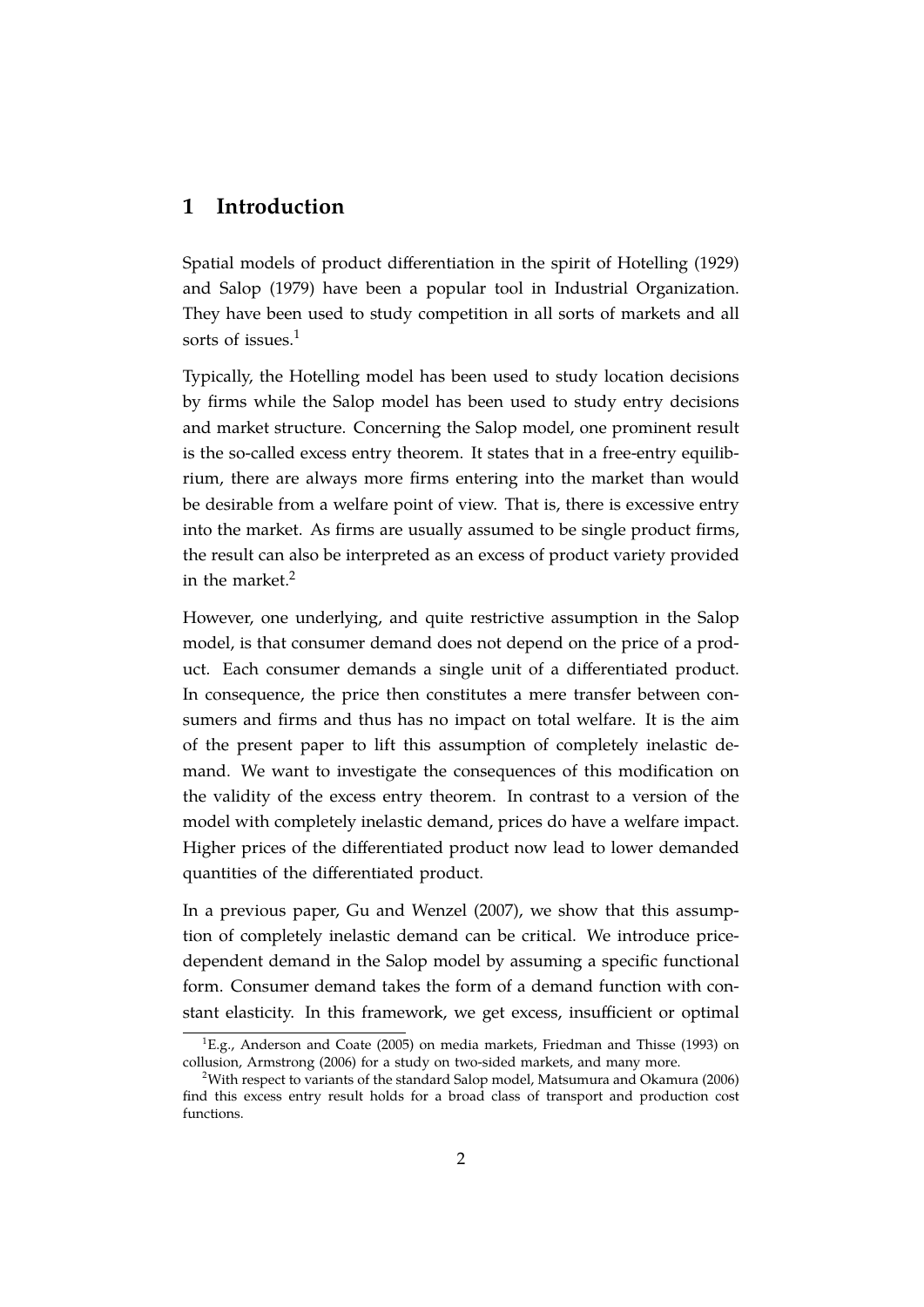entry. The outcome depends on consumer demand elasticity. If the demand elasticity is sufficiently small, we get excess entry while with large demand elasticities we get insufficient entry. The driving force of the results is the impact of the consumer reactions on the level of competition.

The present paper explores the relationship between price-dependent demand and the excess entry theorem in a more general setting. We study a setup in which consumer preferences can be represented by a quasi-linear utility function. We make a mild restriction on the resulting consumer demand function for the differentiated product, namely we assume that the price elasticity is increasing in the price. This assumption is satisfied by many demand functions, for instance, linear demand functions. It is also a common assumption in the literature.<sup>[3](#page-2-0)</sup> In this setup, we establish existence and uniqueness of symmetric price equilibrium in Salop models for general price dependent demand functions.

Our main aim is to characterize welfare properties of the free-entry equilibrium. We show that unlike the standard Salop model with completely inelastic demand, the free-entry equilibrium may exhibit excessive, insufficient or optimal entry. The intuition behind this result lies in the degree of competition. If demand is relatively inelastic, competition is weak and hence too much firms enter. However, when demand is price-dependent firms must be more careful when setting the price as an increase in price reduces the quantity demanded. The stronger this effect, that is, the larger the demand elasticity is, the lower are prices and profits. And hence, the incentives to enter are reduced. Thus, following this intuition, we show that if the demand elasticity in equilibrium is low we get excess entry, and if it is high, we get insufficient entry. However, in our setup equilibrium demand elasticity is endogenous. Thus, we are interested in exogenous parameters that lead to a high / low demand elasticity. We find that high fixed costs of entry and low transportation costs lead a high demand elasticity and hence insufficient entry. Conversely, low fixed costs of entry and and high transportation costs lead to a low demand elasticity and hence, excessive entry.

Our result also closes, at least partially, the gap between different approaches of modeling competition in differentiated product markets. In

 ${}^{3}$ See, e.g., [Lariviere and Porteus](#page-25-2) [\(2001\)](#page-25-2) and [Ziya et al.](#page-25-3) [\(2003\)](#page-25-3).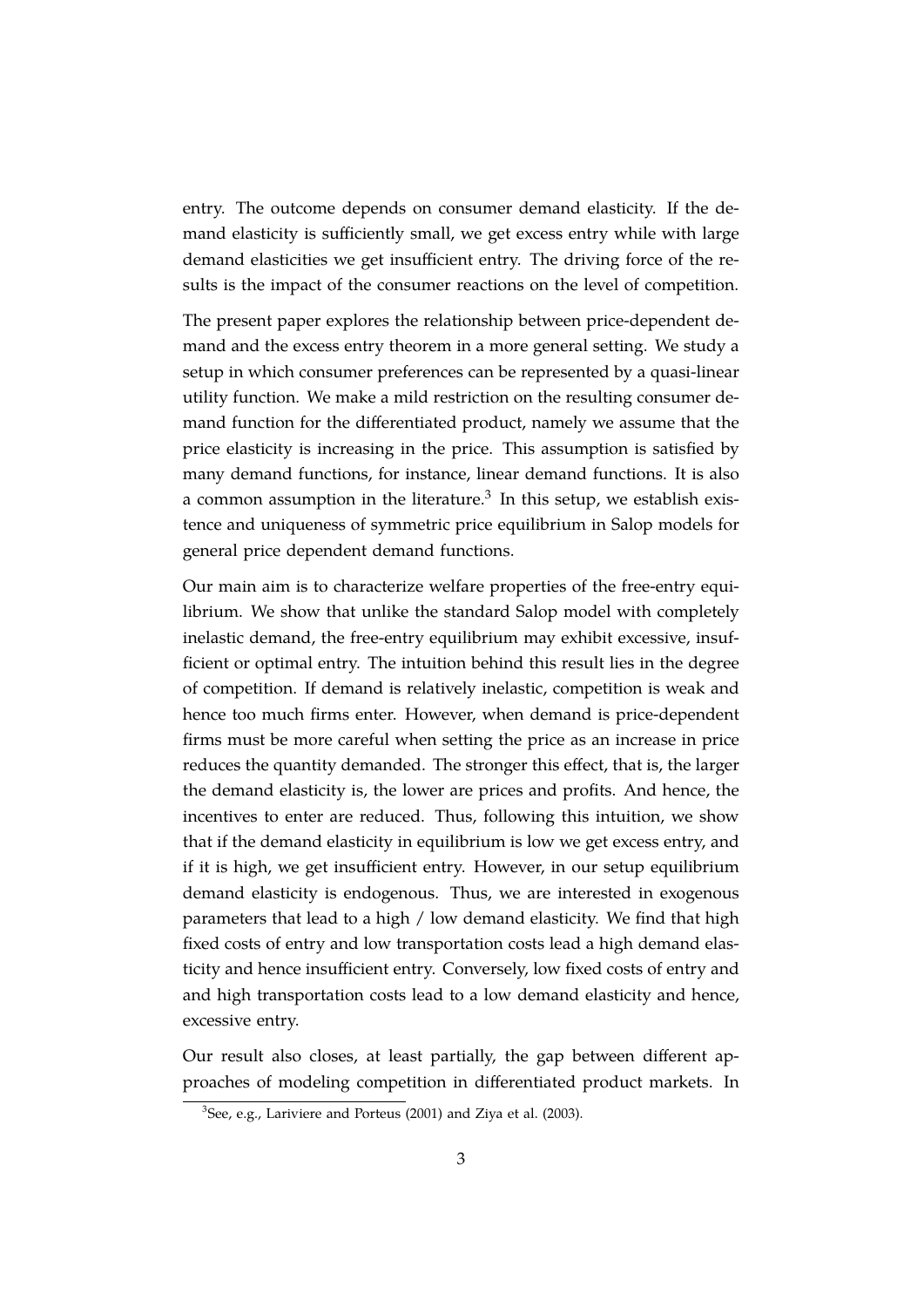representative consumer models, such as [Dixit and Stiglitz](#page-24-5) [\(1977\)](#page-24-5), or in discrete choice models of product differentiation, for instance see the overview in [Anderson et al.](#page-24-6) [\(1992\)](#page-24-6), equilibrium entry can be excessive, insufficient, or optimal depending on the exact model configuration.

Further approaches to introduce price-dependent demand into spatial models are [Boeckem](#page-24-7) [\(1994\)](#page-24-7), [Rath and Zhao](#page-25-4) [\(2001\)](#page-25-4), [Peitz](#page-25-5) [\(2002\)](#page-25-5) and [An](#page-24-8)[derson and de Palma](#page-24-8)  $(2000)^4$  $(2000)^4$  $(2000)^4$ . The first two papers consider variants of the Hotelling framework. [Boeckem](#page-24-7) [\(1994\)](#page-24-7) introduces heterogenous consumers with respect to reservation prices. Depending on the price charged by firms some consumers choose not to buy a product. The paper by [Rath](#page-25-4) [and Zhao](#page-25-4) [\(2001\)](#page-25-4) introduces elastic demand in the Hotelling framework by assuming that the quantity demanded by each consumer depends on the price charged. The authors propose a utility function that is quadratic in the quantity of the differentiated product leading to a linear demand function. In contrast to those two models we build on the Salop model as we are interested in the relationship between price-dependent demand and entry into the market. Our approach is closer to [Rath and Zhao](#page-25-4) [\(2001\)](#page-25-4) as we also assume that each consumer has a downward sloping demand for the differentiated good. [Peitz](#page-25-5) [\(2002\)](#page-25-5) features unit-elastic demand both in Hotelling and Salop settings but focuses on conditions for existence of Nash equilibrium in prices. He does not consider entry decisions. [Ander](#page-24-8)[son and de Palma](#page-24-8) [\(2000\)](#page-24-8) propose a model that integrates features of spatial models where competition is localized and representative consumer models where competition is global. In this model, consumer demand is elastic with a constant demand elasticity. The study focuses on the interaction between local and global competition.

The remainder of the paper is structured as follows. Section [2](#page-6-0) outlines our model. Section [3](#page-9-0) establishes the existence and uniqueness of the symmetric price equilibrium and analyzes its properties. In Section [4](#page-14-0) we compare equilibrium with optimal outcomes. Section [5](#page-16-0) concludes.

<sup>&</sup>lt;sup>4</sup>A recent paper by [Peng and Tabuchi](#page-25-6) [\(2007\)](#page-25-6) combines a model of spatial competition with taste for variety in the spirit of [Dixit and Stiglitz](#page-24-5) [\(1977\)](#page-24-5). In their setup, the quantity demanded also depends on the price. However, their focus is a different one. They study the incentives of how much variety to offer and how many stores to establish. A paper by [Hamilton et al.](#page-24-9) [\(1994\)](#page-24-9) analyzes elastic demand in a model with quantity competition. In contrast to the present paper the authors employ a transportation costs per unit of quantity purchased.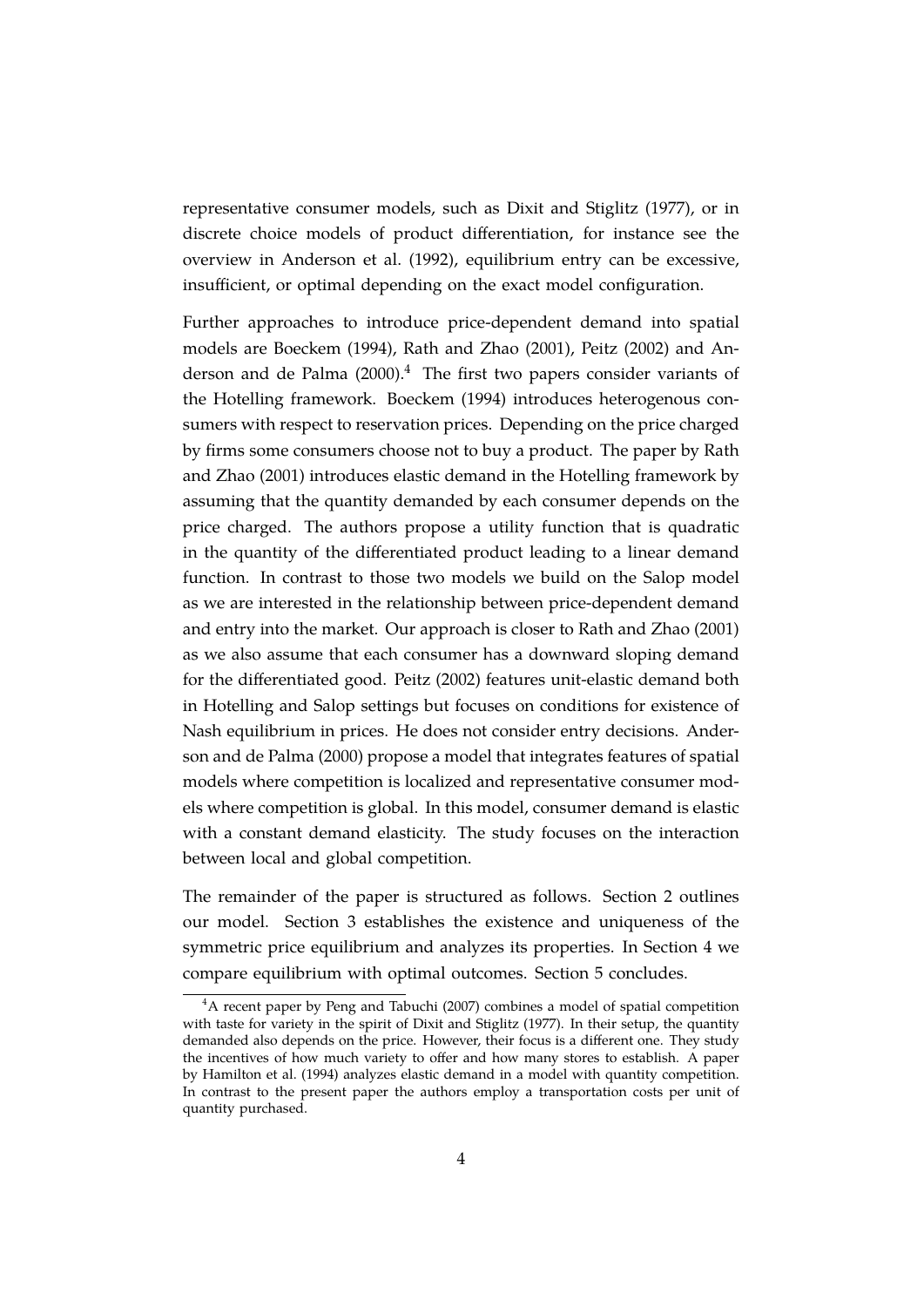## <span id="page-6-0"></span>**2 The model**

Here we set up our model. Our aim is to stay close to the original Salop model as, for instance, outlined in [Tirole](#page-25-7) [\(1988\)](#page-25-7). The only modification we make is to introduce price-dependent demand.

#### **2.1 Model setup**

There is a unit mass of consumers who are uniformly located on a circle with circumference one. The location of a consumer is denoted by  $x$ . Consumers derive utility from the consumption of a differentiated product and a homogenous product, which serves as a numeraire good. The homogenous good is produced in a competitive industry while the differentiated product is produced within an oligopolistic industry. Behavior in the oligopolistic industry is the focus of our analysis.

We assume that consumers' utility is quasi-linear. Then, a consumer, located at x, gains the following utility from consuming a differentiated product with characteristic  $x_i$ :

<span id="page-6-1"></span>
$$
U = \begin{cases} V + v(q_D) - t|x - x_i| + q_H & \text{if the differentiated product is consumed} \\ q_H & \text{otherwise,} \end{cases}
$$
 (1)

where  $q_D$  and  $q_H$  are the quantity of the differentiated and homogenous good, respectively. The utility derived by the consumption of the differentiated good consists of three parts. There is a gross utility for consuming this good  $V$ . The second utility component depends on the quantity consumed  $v(q_D)$ ;  $v(q_D)$  is assumed to be continuous and three times differentiable with  $v^{'} > 0$  and  $v^{''} < 0$ . Finally, consumers have to incur costs of mismatch (transportation cost) if the product's attributes do not match consumers' preferences; these costs are linear in distance and do not de-pend on the quantity consumed.<sup>[5](#page-2-0)</sup> We assume the gross utility V and  $v^{'}$ 

 $5$ Transport costs are one time costs independent of the quantity. As an interpretation these could be costs for driving to a shopping mall. Alternatively, one could also assume transport costs to depend on the quantity. These would be a plausible assumption if the horizontal dimension is interpreted as a taste dimension.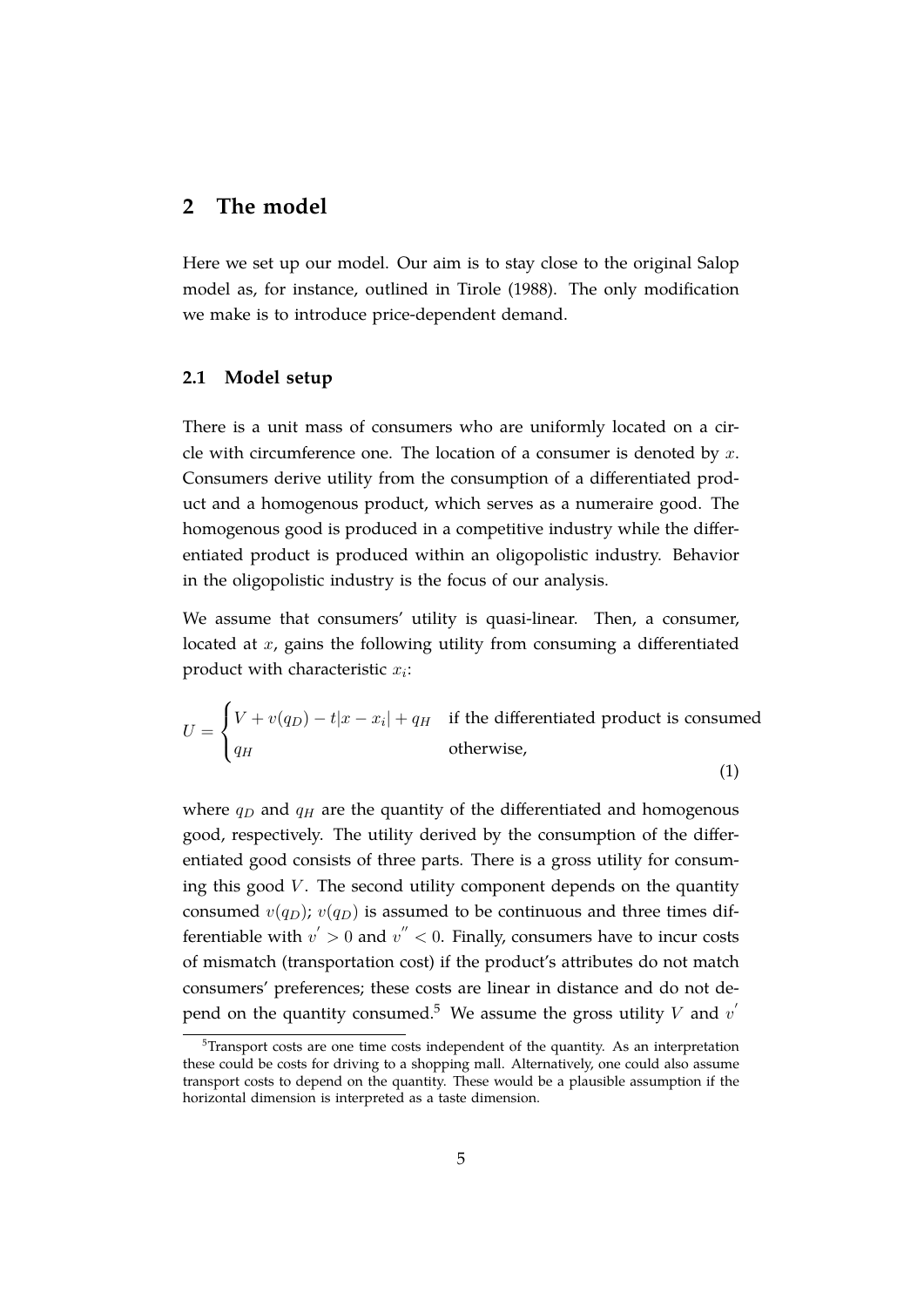evaluated at 0 are large enough so that under *relevant* product prices no consumer abstains from buying the differentiated product. Note also that there is decreasing marginal utility in the quantity of the differentiated product.

Each consumer is endowed with wealth  $Y$  which she can spend on the two commodities, the differentiated product and and the numeraire good. We restrict consumers to consume only one variant of the differentiated product. Let us denote the price of the differentiated product by  $p$  and normalize the price of the numeraire good to 1. Then each consumer faces the following budget constraint:

<span id="page-7-0"></span>
$$
Y = p * q_D + q_H. \t\t(2)
$$

The differentiated product is offered by an oligopolistic industry with  $n \geq 2$  firms each offering a single variant. We are not interested in location patterns. Hence, we assume that these firms are located equidistantly on the unit circle. The distance between two neighboring firms then is  $\frac{1}{n}$ .<sup>[6](#page-2-0)</sup>

To model competition in this market, we study the following three stage game. In the first stage firms may enter the market. In the second stage, firms compete in prices. In the third stage, consumers choose a supplier of the differentiated product and the quantity.

#### **2.2 Demand for the differentiated product**

We start by deriving individual demand for the differentiated product. Suppose a consumer has decided to choose a certain supplier  $i$ . Then, the quantity she demands is the solution to the following maximization problem:

$$
\max_{q_D, q_H} u(q_D, q_H) = V + v(q_D) + q_H
$$
  
s.t.  $q_D * p + q_H = Y$   
 $q_D, q_H \geq 0.$ 

<sup>&</sup>lt;sup>6</sup>See [Economides](#page-24-10) [\(1989\)](#page-24-10) for the existence of symmetric location equilibria in the model with unit demand.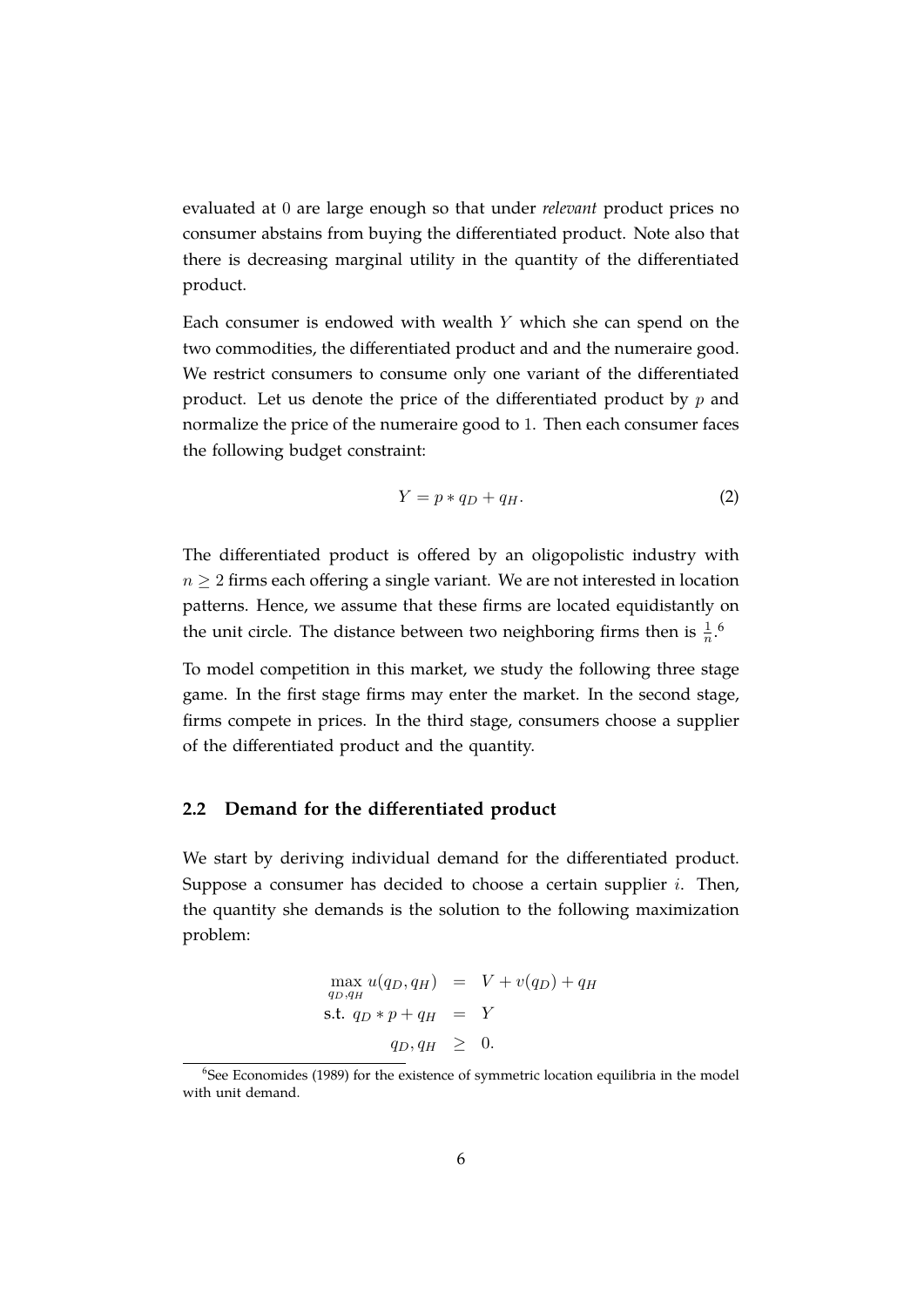A consumer's demand for the differentiated good is determined by maximizing utility (equation [\(1\)](#page-6-1)) under the budget constraint (equation [\(2\)](#page-7-0)). We further assume that  $Y$  is sufficiently large such that the demand for the homogenous good is always positive. Then, by solving  $v^{'}\left(q_{D}\right)=p$  we get a downward sloping individual demand function for the differentiated product  $q(p)$ . Since  $v(q_D)$  is continuous and three times differentiable,  $q(p)$  is continuous and twice differentiable in  $(0, Q)$  where  $Q < +\infty$  is the up-bound of demand obtained when  $p = 0$ .

Our assumption of quasi-linearity becomes convenient when expressing indirect utility. The surplus associated with the demand function  $q(p)$ when a consumer located at  $x$  buys the differentiated from a firm located at  $x_i$  at a price  $p_i < \hat{p}$  is

<span id="page-8-0"></span>
$$
\hat{U} = V + Y + \int_{p_i}^{\hat{p}} q(p) \, dp - t |x - x_i|,\tag{3}
$$

where  $\hat{p}$  denotes the minimum price where  $q(p)$  becomes zero.

#### **2.3 Marginal consumer and demand**

Given the symmetric structure of the model, we seek for a symmetric equilibrium. Therefore we derive demand of a representative firm  $i$  which for convenience is designated to be located at zero. Suppose that this firm charges a price of  $p_i$  while all remaining firms charge a price of  $p_o$ . Then the marginal consumer is the consumer indifferent between choosing to buy from firm i and the neighboring firm located at  $\frac{1}{n}$ . Using equation [\(3\)](#page-8-0) the marginal consumer  $(\bar{x})$  is implicitly given by

$$
V + Y + \int_{p_i}^{\hat{p}} q(p) dp - t\bar{x} = V + Y + \int_{p_o}^{\hat{p}} q(p) dp - t\left(\frac{1}{n} - \bar{x}\right),
$$

or explicitly by

$$
\bar{x} = \frac{1}{2n} + \frac{1}{2t} \int_{p_i}^{p_o} q(p) \, dp. \tag{4}
$$

As each firm faces two adjacent firms, the number of consumers choos-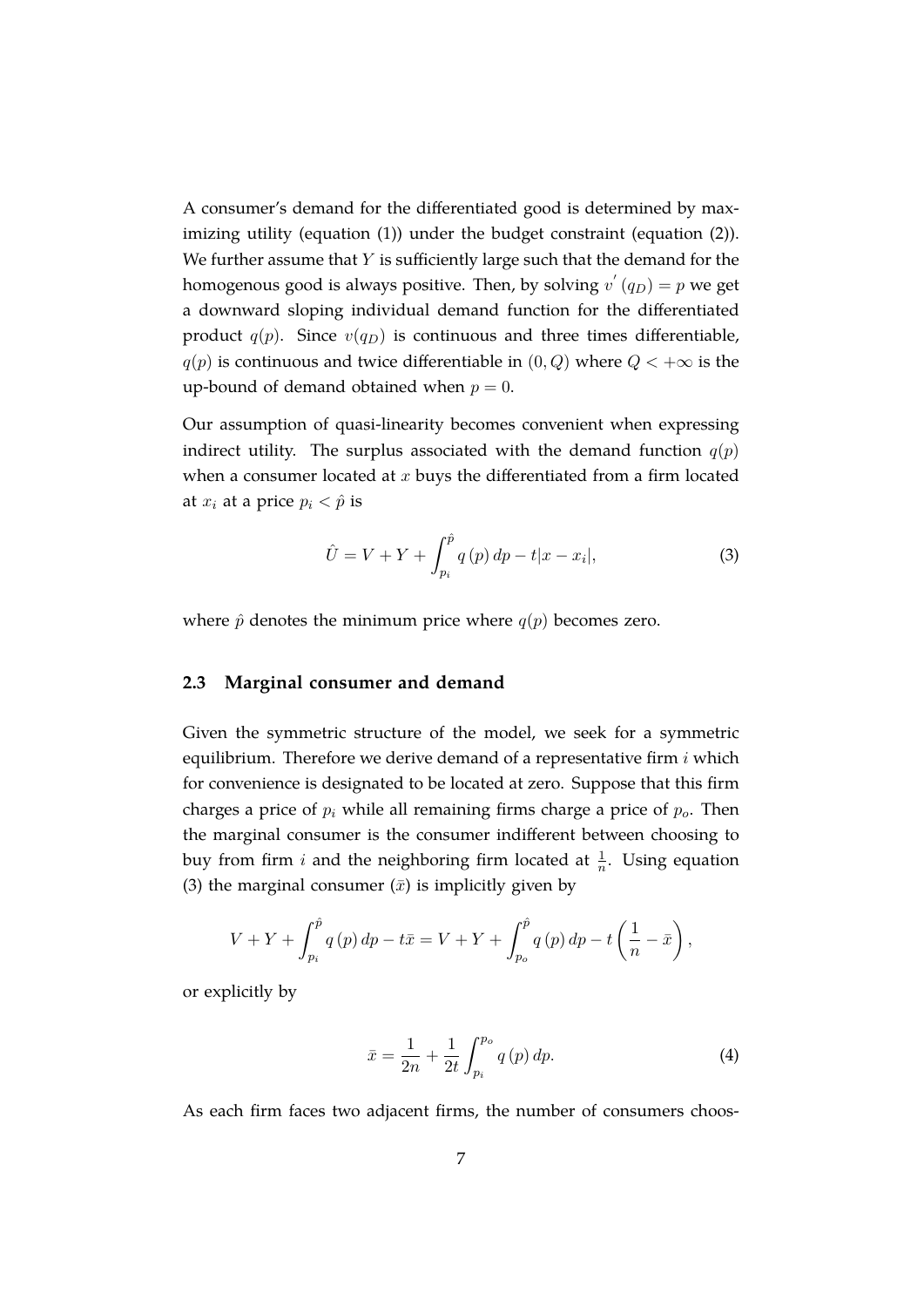ing to buy from firm  $i$  is  $2\bar{x}$ . According to the demand function, each consumer buys an amount of  $q(p_i)$ . Hence total demand at firm *i* is:

$$
D_i = 2\bar{x} * q(p_i). \tag{5}
$$

In contrast to the standard model with completely inelastic demand, total demand consists now of two parts: market share and quantity per consumer. When choosing prices firms have to take into account of both effects. An increase in price reduces market share as well as the quantity that can be sold to each customer. This second effect is not present in the standard model.

# <span id="page-9-0"></span>**3 Analysis**

This section analyzes the equilibrium. In a first step we characterize the price equilibrium for a given number of firms and provide conditions for the existence. In a second step, we seek to determine the number of firms that enter.

### **3.1 Price equilibrium**

We look for a symmetric equilibrium in which all firms charge the same price. Assuming zero production costs, the profit of a representative firm i when this firm charges a price  $p_i$  and all remaining firms charge a price  $p_o$  is given by:

<span id="page-9-2"></span>
$$
\Pi_{i} = D_{i} * p_{i} = \left[\frac{1}{n} + \frac{1}{t} \int_{p_{i}}^{p_{o}} q(p) dp\right] q(p_{i}) p_{i}.
$$
 (6)

To find profit maximizing price  $p_i$ , we first derive the first order derivative,

<span id="page-9-1"></span>
$$
\frac{d\Pi_i}{dp_i} = -\frac{1}{t} p_i \left[ q \left( p_i \right) \right]^2 + \left[ \frac{1}{n} + \frac{1}{t} \int_{p_i}^{p_o} q \left( p \right) dp \right] \left[ q \left( p_i \right) + p_i \frac{dq \left( p \right)}{dp} \Big|_{p=p_i} \right]. \tag{7}
$$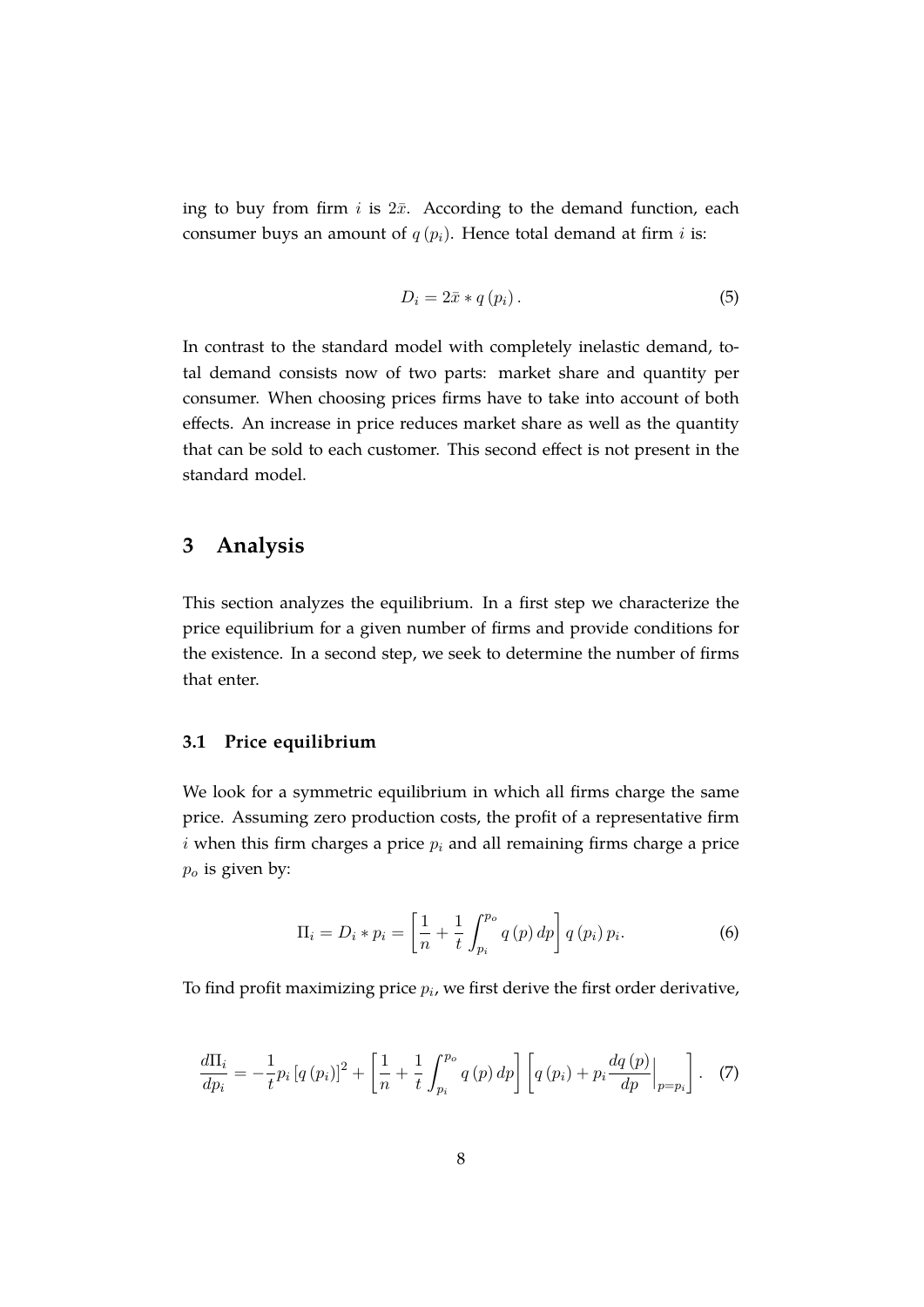By setting equation [\(7\)](#page-9-1) to zero we obtain the following necessary condition,

$$
[q(p_i)]^2 p_i \frac{1}{t} = \left[\frac{1}{n} + \frac{1}{t} \int_{p_i}^{p_o} q(p) \, dp\right] \left[q(p_i) + p_i \frac{dq(p)}{dp}\Big|_{p=p_i}\right].\tag{8}
$$

For the moment let us suppose that a symmetric price equilibrium exists. Later we will turn to this issue and provide existence conditions. Applying symmetry to the first-order condition, a symmetric price equilibrium is characterized by:

<span id="page-10-0"></span>
$$
q(p^*) p^* = \frac{t}{n} \left[ 1 + \frac{p^*}{q(p^*)} \frac{dq(p)}{dp} \Big|_{p=p^*} \right]. \tag{9}
$$

Note that the last part of equation [\(9\)](#page-10-0) includes the price elasticity of individual demand evaluated at equilibrium price. After the following definition, we express this equilibrium condition in terms of price elasticity of demand.

**Definition.** Denote the absolute value of price elasticity of demand  $\varepsilon$  as

$$
\varepsilon = -\frac{p}{q(p)} \frac{dq(p)}{dp}.
$$

Equation [\(9\)](#page-10-0) now can be rewritten as

<span id="page-10-1"></span>
$$
q\left(p^*\right)p^* = \frac{t}{n}\left[1 - \varepsilon^*\right].\tag{10}
$$

We use this condition to state corresponding equilibrium profits. Inserting equation [\(9\)](#page-10-0) into equation [\(6\)](#page-9-2) we get

<span id="page-10-2"></span>
$$
\Pi^* = \frac{t}{n^2} \left[ 1 + \frac{p^*}{q \left( p^* \right)} \frac{dq \left( p \right)}{dp} \Big|_{p=p^*} \right] = \frac{t}{n^2} \left[ 1 - \varepsilon^* \right]. \tag{11}
$$

It can be seen immediately that there is negative relationship between equilibrium demand elasticity and equilibrium profit.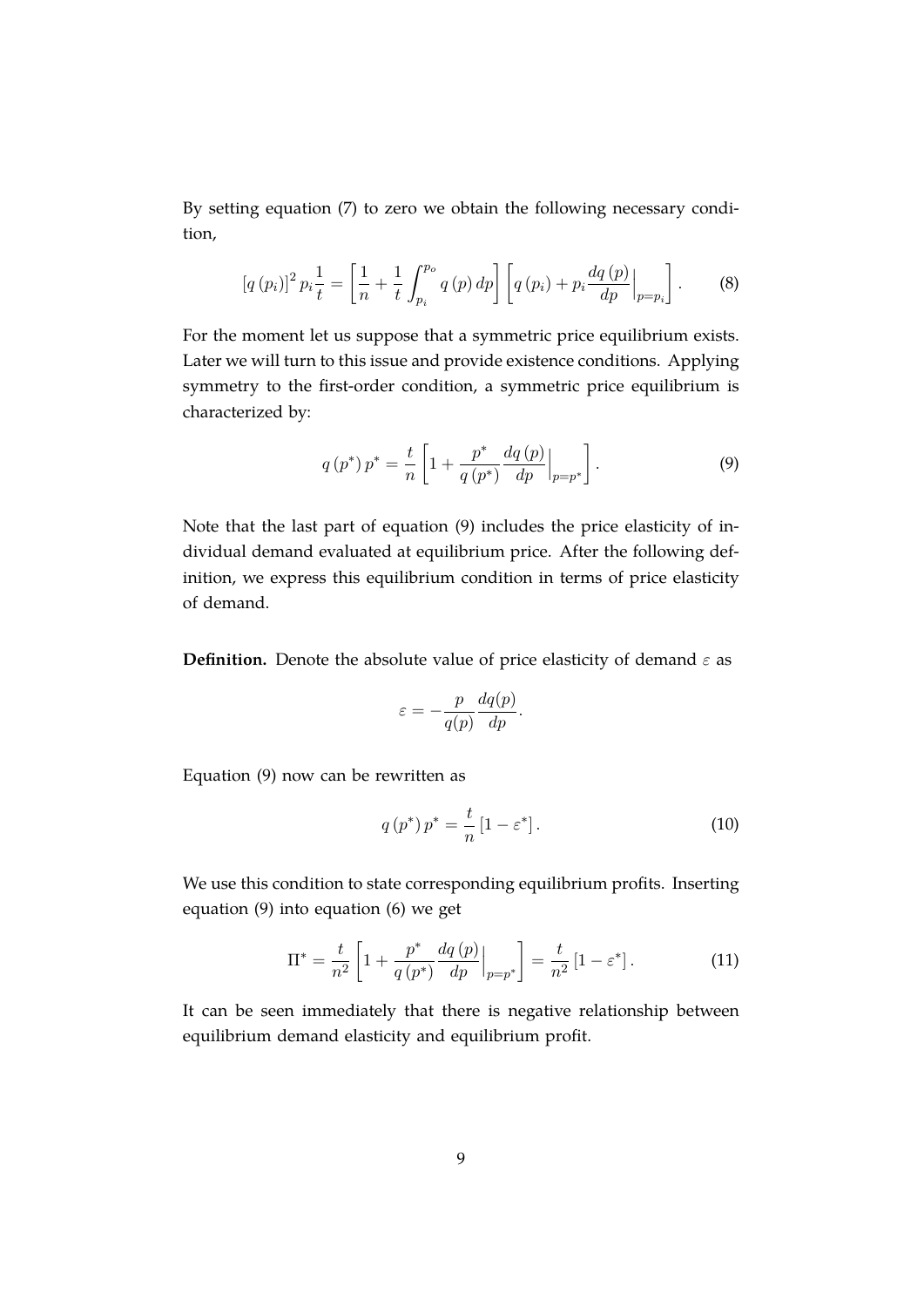#### **3.2 Equilibrium existence**

Now we provide conditions that ensure existence of a symmetric price equilibrium as stated in equation [\(10\)](#page-10-1). We start with a preliminary result:

<span id="page-11-1"></span>**Lemma 1.** In equilibrium, demand is inelastic, that is,  $\varepsilon^* < 1$ . Proof: see appendix.

This result reveals that analogous to a monopolist who sets the price to reach unit elasticity, a firm in the current model will only set price at the inelastic segment of the demand function.

To ensure existence, we have to impose some structure on the model. We introduce the following assumption:<sup>[7](#page-2-0)</sup>

<span id="page-11-0"></span>**Assumption 1.** The absolute value of price elasticity of demand  $\varepsilon$  is strictly increasing for  $p \in (0, \hat{p})$  and  $\lim_{p \to \hat{p}} \varepsilon(\hat{p}) = \lim_{p \to \hat{p}} \varepsilon|_{p=\hat{p}} \geq 1$ .

When  $\varepsilon$  is strictly increasing in p, it is shown in the literature that the individual consumer revenue function  $R(p) = pq(p)$  is strictly unimodal over the entire interval of strictly positive demand. For a discussion on this point see [Ziya et al.](#page-25-8) [\(2004\)](#page-25-8). Strict unimodality of  $R(p)$  means that  $pq(p)$ has a unique global maximum  $\tilde{p}$  in  $(0, \hat{p})$  and if  $p_1$  and  $p_2$  are two points in  $(0, \hat{p})$  such that  $p_1 < p_2 < \tilde{p}$  or  $\tilde{p} < p_1 < p_2$  then  $R(p_1) < R(p_2) < R(\tilde{p})$ or  $R(p_2) < R(p_1) < R(\tilde{p})$ , respectively.<sup>[8](#page-2-0)</sup> Apparently a profit maximizing monopolist will set  $\tilde{p}$  and it's well known that  $\varepsilon(\tilde{p}) = 1$ . When price p goes down from  $\tilde{p}$ , both price elasticity of the demand  $\varepsilon$  and product revenue  $R(p)$  strictly decrease.

As an example, one functional form that does satisfy assumption [1](#page-11-0) is a linear demand function of the type  $q = a - bp$  or a quadratic function of the form  $q = a - bp^2$ , where both a and b are suitable positive constants.<sup>[9](#page-2-0)</sup>

 $7$ This assumption is sufficient but not necessary for the existence of a symmetric price equilibrium.

<sup>8</sup>This representation follows [Bertsekas](#page-24-11) [\(1999\)](#page-24-11).

 $9$ In both examples, the maximum value of the elasticity is obviously larger than 1.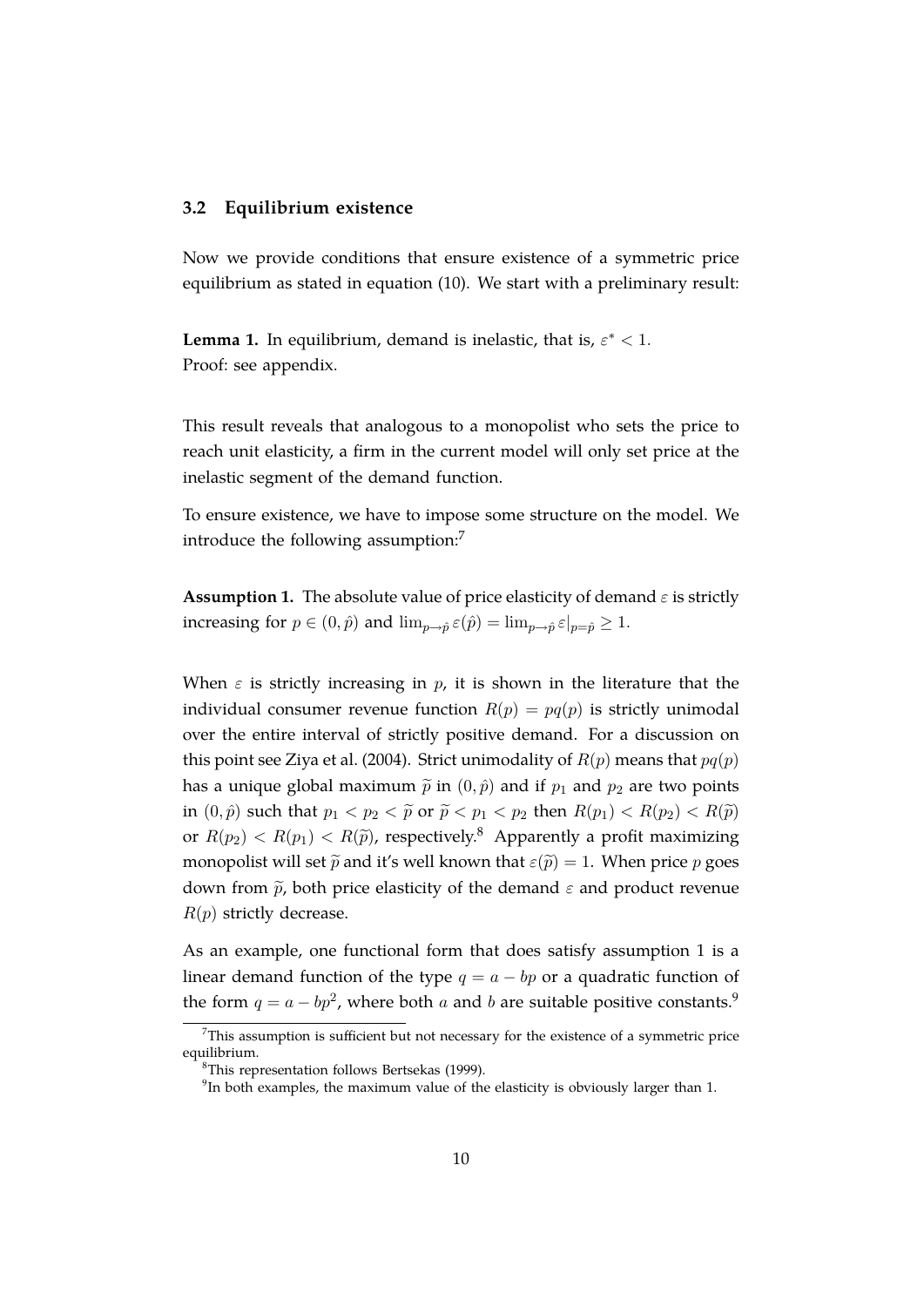Under Assumption 1, we are now ready to prove the existence of a unique symmetric price equilibrium given by equation [\(10\)](#page-10-1).

<span id="page-12-1"></span>**Proposition 1.** For any given number of firms  $n \geq 2$ , there exists a unique symmetric price equilibrium identified by condition [\(10\)](#page-10-1), namely,  $q(p^*) p^* = \frac{t}{n}$  $\frac{t}{n}[1-\varepsilon^*].$ Proof: see appendix.

### **3.3 Properties of price equilibrium**

We can now study the properties of the price equilibrium. Lemma [2](#page-12-0) below states the comparative statics effect of the number of firms active in the market and of transportation costs on equilibrium price, equilibrium price elasticity and firm profit.

<span id="page-12-0"></span>**Lemma 2.** Comparative statics.

- i) Equilibrium price, price elasticity of demand and firm profit decrease in the number of entrants, that is,  $\frac{dp^*}{dn} < 0$ ,  $\frac{d\varepsilon^*}{dn} < 0$  and  $\frac{d\Pi^*}{dn} < 0.$
- ii) Equilibrium price, price elasticity of demand and firm profit increase in transportation costs, that is,  $\frac{dp^*}{dt} > 0$ ,  $\frac{d\varepsilon^*}{dt} > 0$  and  $\frac{d\Pi^*}{dt} > 0$ .

Proof: see appendix.

Unsurprisingly, the larger the number of firms the lower the price. Profits also decrease with the number of firms in the market. Additionally, the demand elasticity decreases with the number of firms in the market. This follows from our assumption that the demand elasticity increases in the price. The impact of transportation costs on prices and profits is the same as in standard location models. Prices and Profits increase with transportation costs.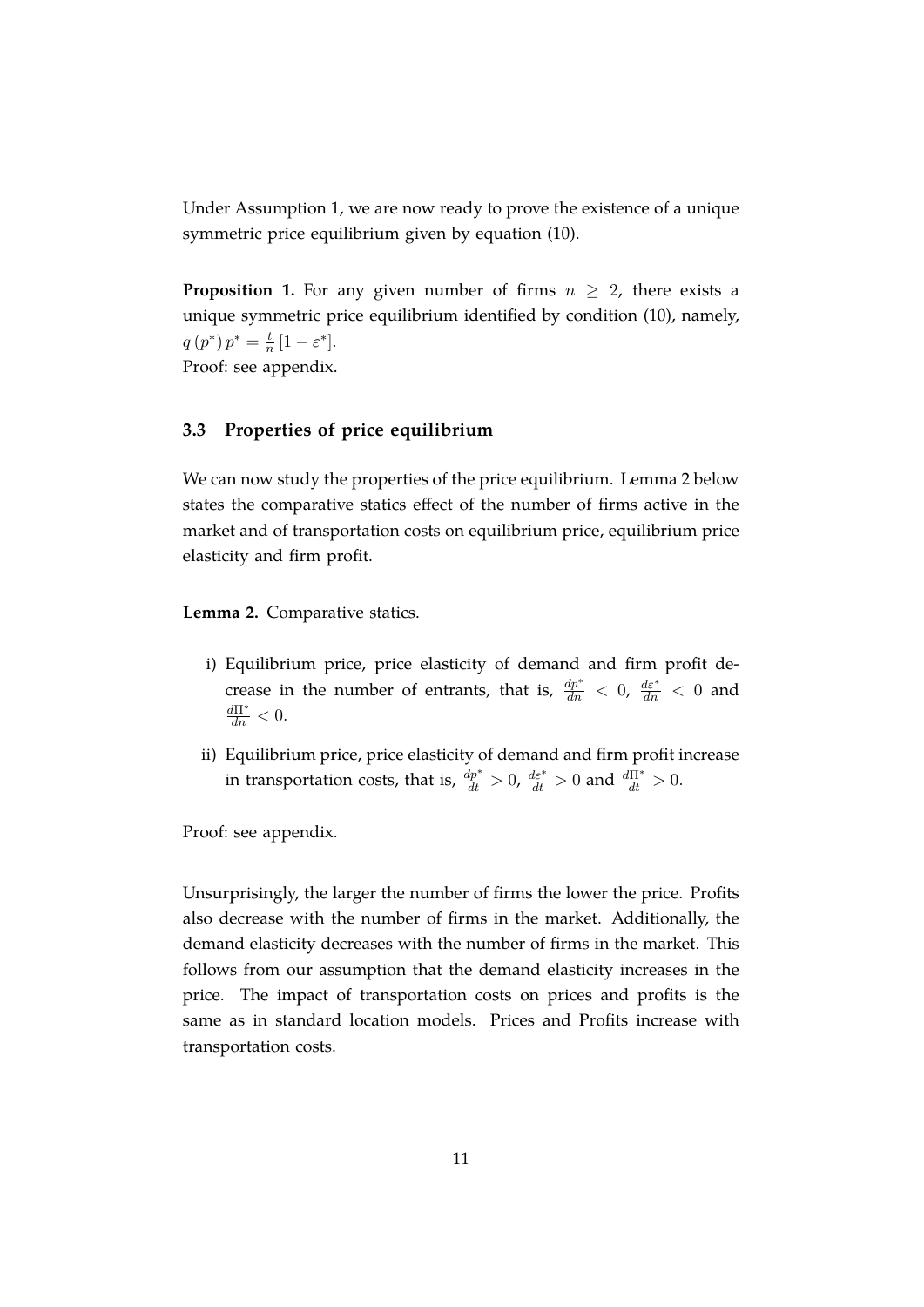#### **3.4 Entry**

Until now the analysis has treated the number of firms which offer differentiated products as exogenously given. We now investigate the number of active firms when it is endogenously determined by a zero profit condition. We assume that to enter, a firm has to incur an entry cost or fixed cost of f. Additionally, we treat the number of entrants as a continu-ous variable. Setting equation [\(11\)](#page-10-2) equal to  $f$  determines implicitly the number of firms that enter. We denote this number by  $n^c$ :

<span id="page-13-0"></span>
$$
\frac{t}{(n^c)^2}(1 - \varepsilon_{n^c}^*) = f.
$$
 (12)

In general, it is not possible to express the number of entrants explicitly as the equilibrium demand elasticity  $(\varepsilon_{n^c}^*)$  depends on the number of competitors. In this paper, we have assumed that the market is viable for at least two firm. So the fixed costs must not be prohibitively high:  $f\leq F=\frac{t}{4}$  $\frac{t}{4}$  (1 –  $\varepsilon_{n=2}^*$ ). Thus, we only consider fixed costs in  $f \in (0, F)$ .<sup>[10](#page-2-0)</sup> We know from Lemma [2](#page-12-0) that profits decrease monotonically in the number of firms. Hence, we know that a solution to equation [\(12\)](#page-13-0) exists and is unique.

The comparative static results concerning transportation costs and fixed costs are as expected. Higher transportation costs lead to more entry while higher fixed costs to less entry, that is,  $\frac{dn^c}{dt} > 0$  and  $\frac{dn^c}{df} < 0$ . This follows immediately from Lemma [2.](#page-12-0)

Later, it will turn out that equilibrium demand elasticity is a crucial factor for our welfare results. Thus, we are interested in its properties. With endogenous entry, equilibrium demand elasticity is essentially a function of the exogenous variables, fixed costs and transportation costs. When fixed costs are low, a large number of firms enter which decreases equilibrium demand elasticity (as shown in Lemma [2\)](#page-12-0). Converse is the impact of transportation costs. High transportation costs lead to a large number of entrants, and hence, to a low demand elasticity. Formally,

<sup>&</sup>lt;sup>10</sup> Alternatively, this can be re-stated in terms of transportation costs:  $t > \frac{4f}{1 - \varepsilon_{n=2}^{*}} = T$ .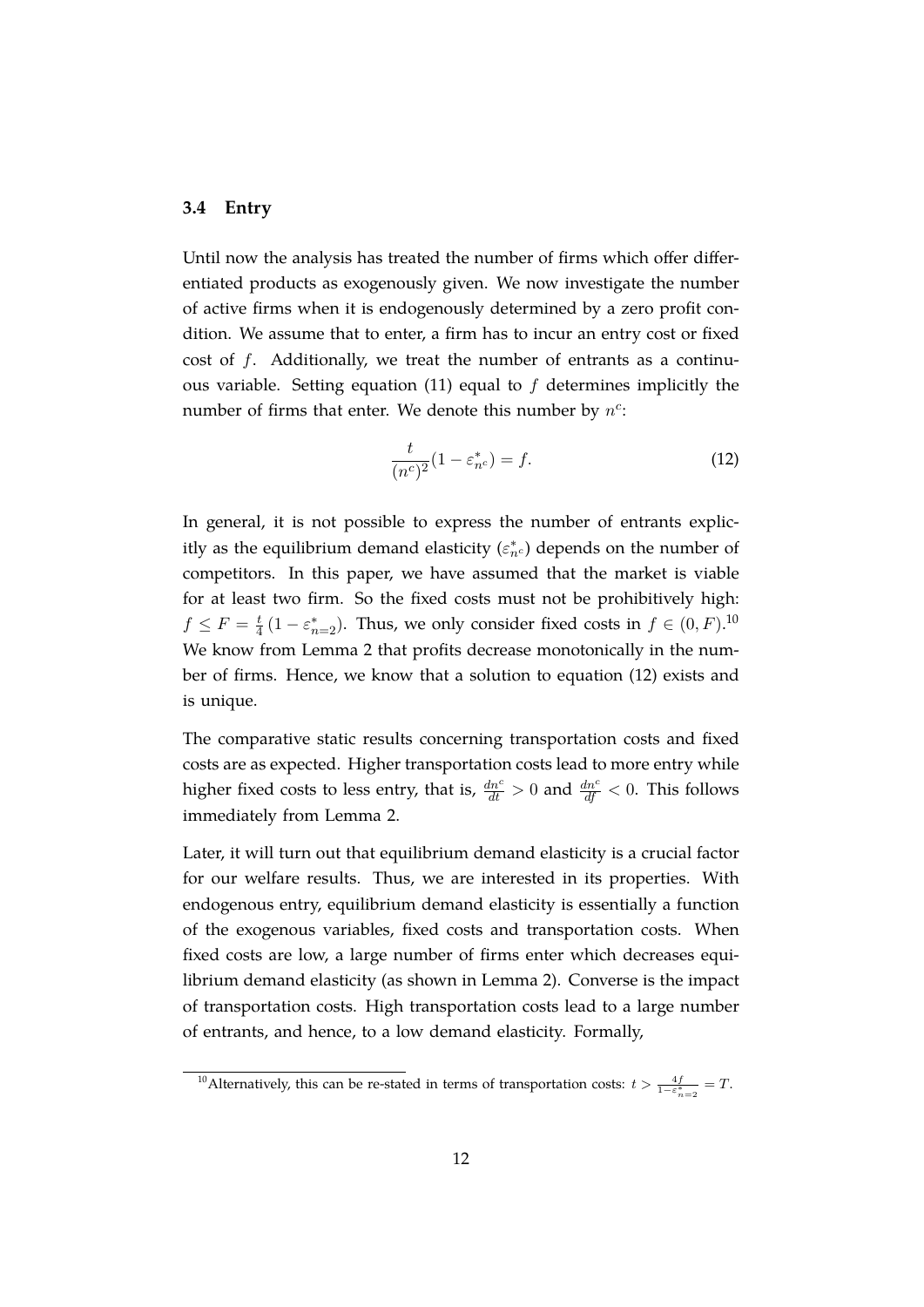<span id="page-14-2"></span>**Lemma 3.** Equilibrium price elasticity increases in fixed costs and decreases in transportation costs, that is,  $\frac{d\varepsilon_{n}^{*}c}{dt} > 0$  and  $\frac{d\varepsilon_{n}^{*}c}{dt} < 0$ .

Proof:  $\frac{d\varepsilon^*_{n^c}}{df} = \frac{d\varepsilon^*}{dn}$ dn  $\frac{dn^c}{df} > 0$ , as  $\frac{d\varepsilon^*}{dn} < 0$  by lemma [2](#page-12-0) and  $\frac{dn^c}{df} < 0$  from above.  $\frac{d\varepsilon_{n^c}^*}{dt}=\frac{d\varepsilon^*}{dn}$ dn  $\frac{dn^c}{dt}$  < 0, as  $\frac{d\varepsilon^*}{dt}$  < 0 by lemma [2](#page-12-0) and  $\frac{dn^c}{dt}$  > 0 from above.

Hence, because of these strictly monotone relationships, there is a one-toone relationship between equilibrium demand elasticity and fixed costs or transportation costs, respectively. For instance, for each value of fixed cost  $f \in (0, F)$  we can identify the corresponding equilibrium price elasticity  $\varepsilon^*(f) \in (0, \varepsilon_{n=2}^*)$ , and vice versa. The same applies to transportation costs. We will make use of these relationships when expressing welfare results.

# <span id="page-14-0"></span>**4 Welfare**

This section considers the welfare implications. We ask whether there is excess entry into the market as it is the case in models with completely inelastic demand.

In contrast to models with completely inelastic demand, we have to consider prices in our welfare analysis as they have an impact on the quantity purchased and hence on welfare. We define social welfare as the sum of consumer utility and industry profits:

<span id="page-14-1"></span>
$$
W = \underbrace{\int_{p}^{\hat{p}} q(p) dp + V + Y - 2n \int_{0}^{\frac{1}{2n}} tx \, dx}_{\text{Consumer welfare}} + \underbrace{\frac{t}{n} [1 - \varepsilon_{n}^{*}] - fn}_{\text{Industry profits}}.
$$
 (13)

We consider a first-best benchmark, in which the social planner can control prices and level of entry, that is, she maximizes total welfare with respect to  $p$  and  $n$ . From equation [\(13\)](#page-14-1), we see that the optimal price is equal to marginal cost, in this case,  $p = 0$ . Inserting this into equation [\(13\)](#page-14-1) yields

$$
W = \int_0^{\hat{p}} q(p) \, dp + V + Y - 2n \int_0^{\frac{1}{2n}} tx \, dx - fn. \tag{14}
$$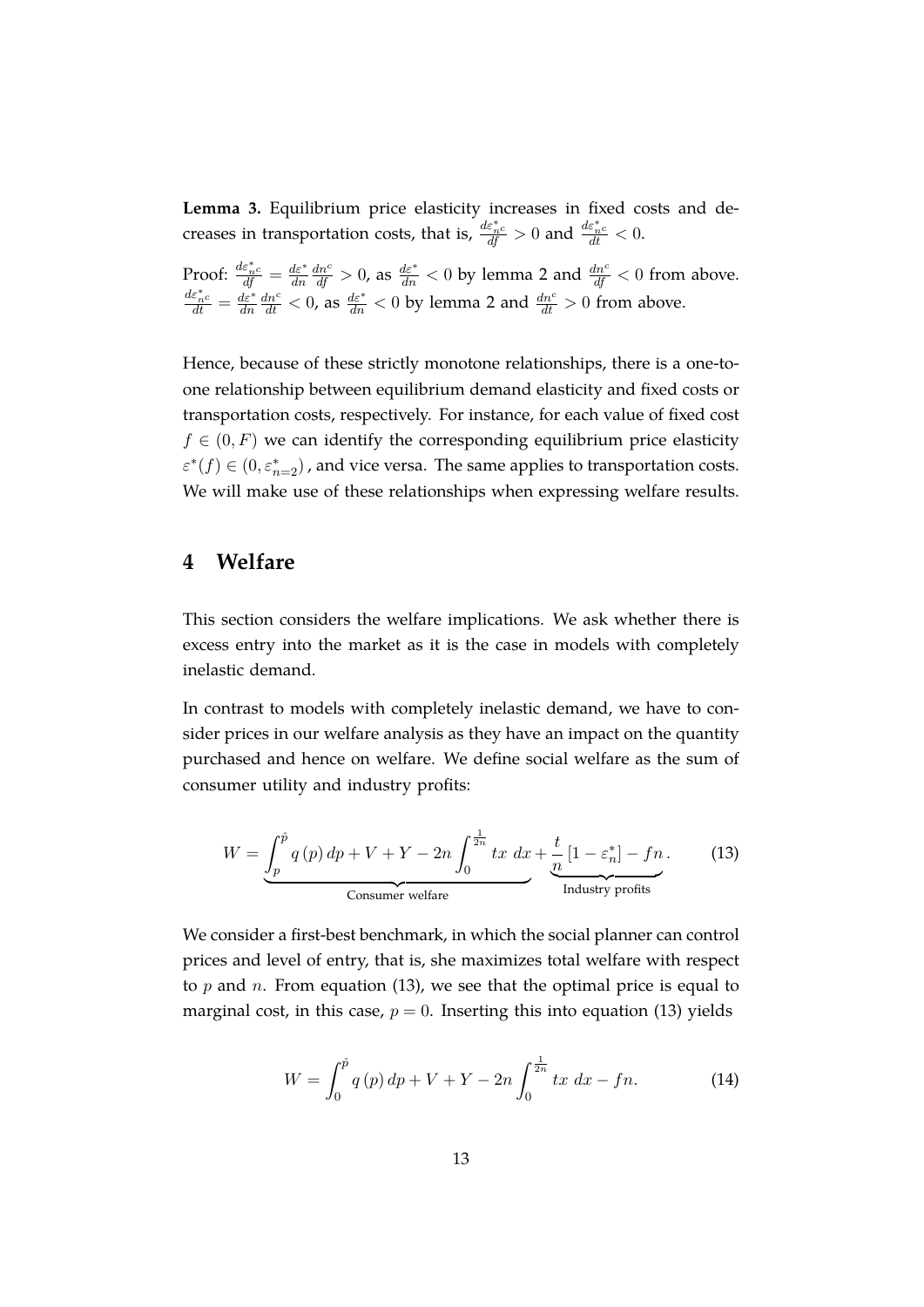The problem for the social planner is then identical to the case with completely inelastic demand, hence reduced to a trade-off between transportation costs and fixed costs. The optimal number of entrants is

<span id="page-15-1"></span>
$$
n^f = \sqrt{\frac{t}{4f}}.\tag{15}
$$

To shape intuition, it is useful to start with a preliminary result:

<span id="page-15-0"></span>**Lemma 4.** There is excess entry if  $\epsilon_{n_c}^* < \frac{3}{4}$  $\frac{3}{4}$ , insufficient entry if  $\epsilon_{n^c}^* > \frac{3}{4}$  $\frac{3}{4}$ , and optimal entry if  $\epsilon_{n^c}^* = \frac{3}{4}$  $\frac{3}{4}$ .

Lemma [4](#page-15-0) can easily be derived by comparing equations [\(12\)](#page-13-0) and [\(15\)](#page-15-1). This lemma provides conditions for the existence of excessive, insufficient, and optimal entry. If equilibrium demand elasticity is sufficiently low we get excess entry as in the standard model with completely inelastic demand. If, on the other hand, equilibrium demand elasticity exceeds  $\frac{3}{4}$ , there is insufficient entry into the market. The intuition behind the result can be seen in equation [\(11\)](#page-10-2). The higher equilibrium demand elasticity is, the lower the profits are; and hence the smaller the incentives to enter the market will be.

However, equilibrium demand elasticity is endogenous in this model. Thus, our aim is to state the welfare result in terms of exogenous variables. Now we can make use of the monotone relationship between equilibrium demand elasticity and fixed costs of entry. Entry is excessive (insufficient) if fixed costs are such that  $\varepsilon_{n^c}^* < \frac{3}{4}$  $rac{3}{4}$  ( $\varepsilon_{n^c}^* > \frac{3}{4}$  $\frac{3}{4}$ ). This leads to:

<span id="page-15-2"></span>**Proposition 2.** Welfare result.

- i) Suppose  $\varepsilon_{n=2}^* \geq \frac{3}{4}$  $\frac{3}{4}$  and define f as the fixed cost level that leads to equilibrium price elasticity  $\varepsilon_{n^c}^* = \frac{3}{4}$  $\frac{3}{4}$ . Then there is excess entry if  $f < \overline{f}$ , insufficient entry if  $f > \overline{f}$  and optimal entry if  $f = \overline{f}$ .
- ii) Suppose  $\varepsilon_{n=2}^* < \frac{3}{4}$  $\frac{3}{4}$ , then there is excess entry for all  $f \in (0, F]$ .

Proof: see appendix.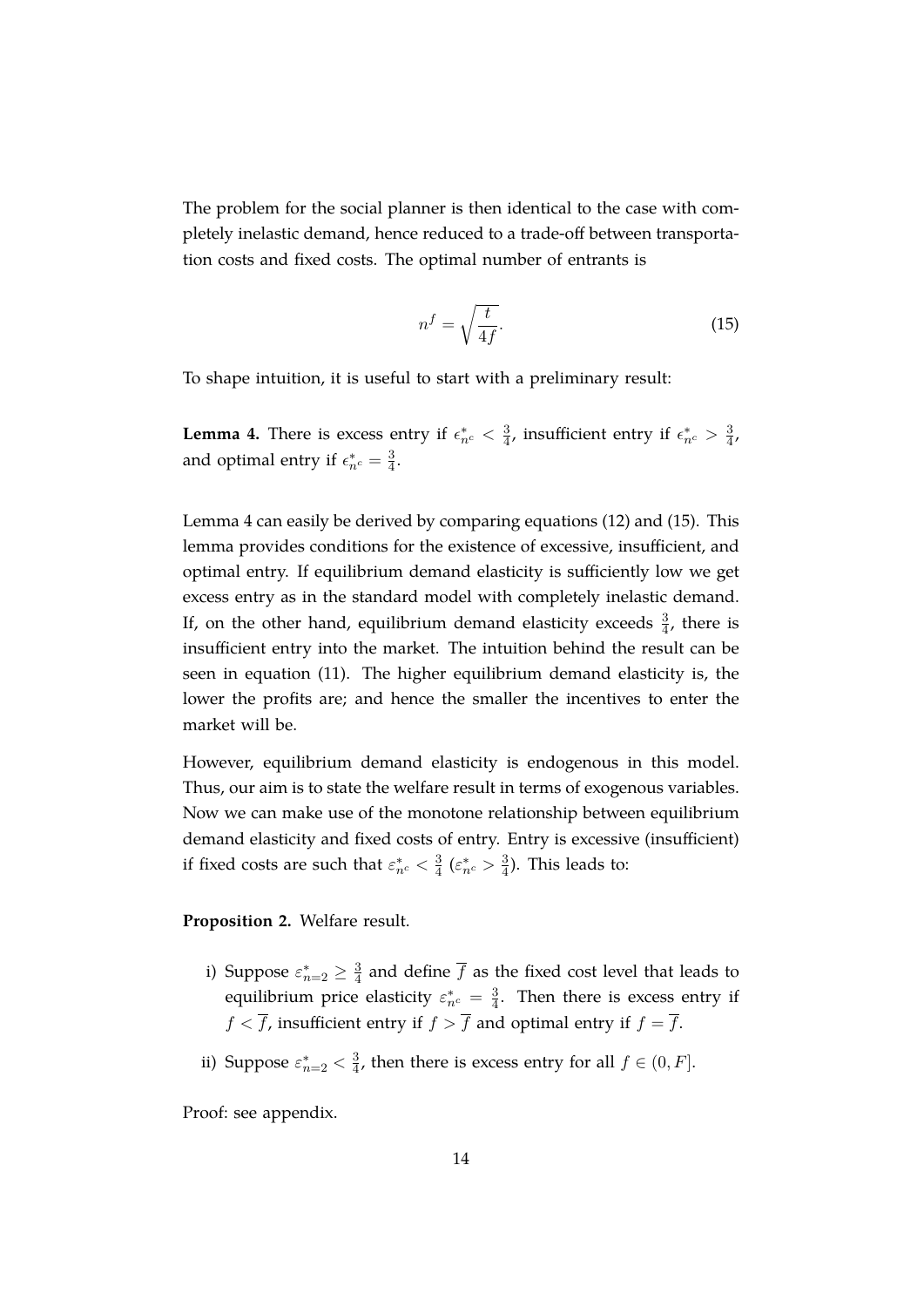Proposition [2](#page-15-2) contains the main contribution of the paper. When accounting for price-dependent demand the excess entry result of the standard model with completely inelastic demand needs not hold. In the proposition we have to consider two cases. First, if the demand function is such that  $\varepsilon_{n=2}^* \geq \frac{3}{4}$  $\frac{3}{4}$ . Then, if fixed costs of entry are high such that the corresponding equilibrium demand elasticity is high, entry into the market is insufficient. Conversely, if fixed costs are low, the number of firms that enter is high which leads to a low demand elasticity. And hence, entry into the market is excessive. The second case we have to consider is a demand function which has the property such that  $\varepsilon_{n=2}^* < \frac{3}{4}$  $\frac{3}{4}$ . As  $\varepsilon_{n^c}^*$  decreases in  $n$ ,  $\varepsilon_{n^c}^* < \frac{3}{4}$  $\frac{3}{4}$  for all values of fixed costs  $(f \in (0, F))$ . And thus, there is always excess entry in this case.

Alternatively, it is also possible to restate the welfare result in terms of transportation costs. This is formally done in the appendix. There, we show that insufficient entry is possible if transportation costs are sufficiently low.

# <span id="page-16-0"></span>**5 Conclusion**

This paper has introduced price-dependent demand into the Salop model. Our analysis focuses on the welfare implications of this generalization of the original model outlined by Salop. While in the model with completely inelastic demand the excess entry result holds, this is no longer true when accounting for price-dependent demand. Results are not that clear-cut anymore. Entry or product variety, respectively, can be excessive, insufficient, or optimal.

As the Salop model is widely used in all sorts of applications, we believe that our results are of some importance. In the light of the present paper, accounting for price-dependent demand may lead to different welfare conclusions.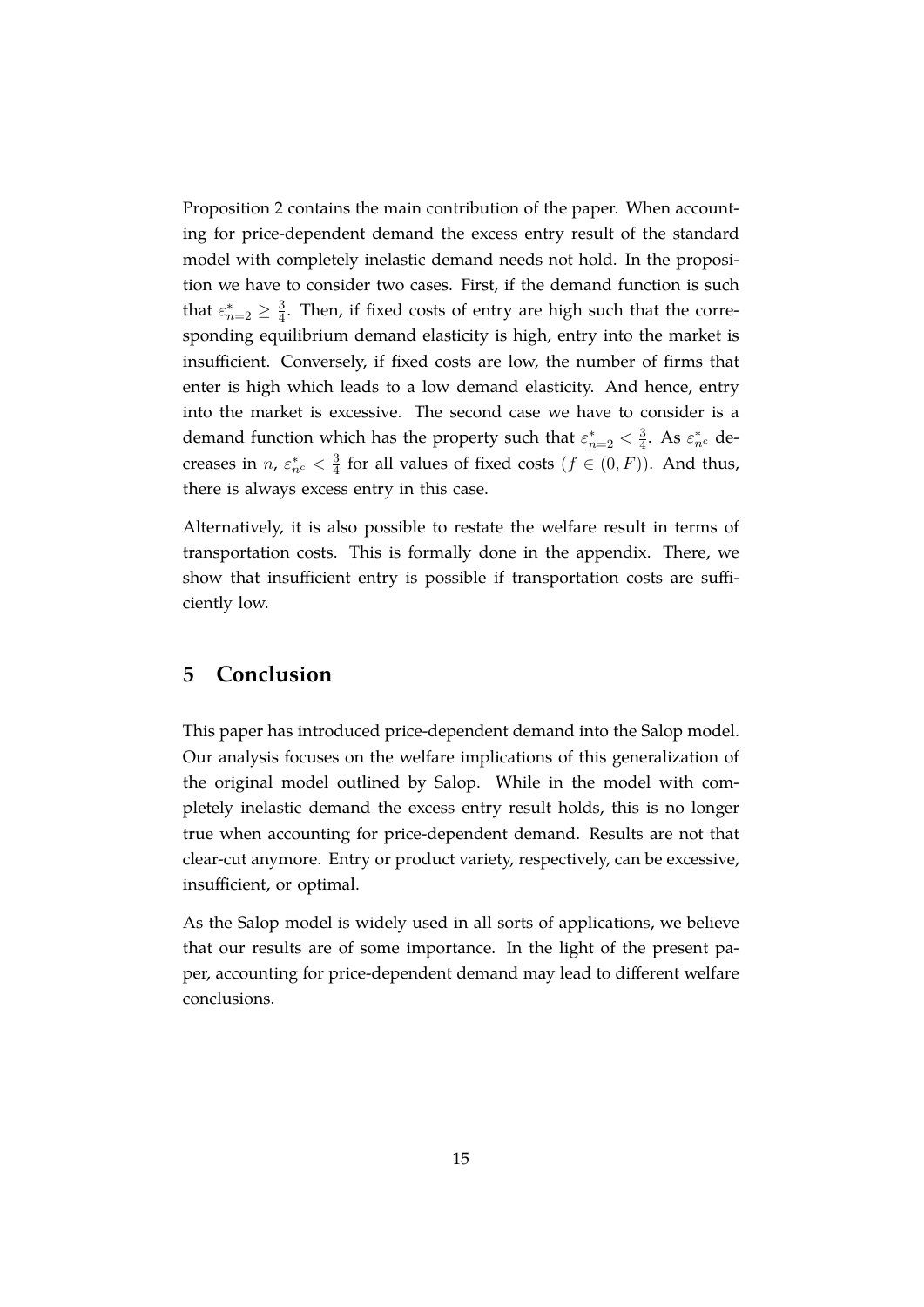# **A Appendix**

### **A.1 Proof of Lemma [1](#page-11-1)**

Proof: Note when  $\varepsilon \geq 1$  i.e.,  $\frac{dq(p)}{dp}$  $\frac{p}{q(p)} \leq -1$ , the first order derivative [\(7\)](#page-9-1)

<span id="page-17-0"></span>
$$
\frac{d\Pi_i}{dp_i} = -\left[q\left(p_i\right)\right]^2 p_i \frac{1}{t} + \underbrace{\left[\frac{1}{n} + \frac{1}{t} \int_{p_i}^{p_o} q\left(p\right) dp\right] q\left(p_i\right) \left[1 + \frac{p_i}{q\left(p_i\right)} \frac{dq\left(p\right)}{dp}\Big|_{p=p_i}\right]}_{\text{positive}}
$$
\n(16)

obtains a strictly negative value. The middle part in the right-hand side of [\(16\)](#page-17-0) is positive because we are interested in symmetric equilibrium  $(p_i = p_o)$ . With  $\frac{d\Pi_i}{dp_i}$  being negative, whenever demand elasticity exceeds or is equal to 1, a firm wants to reduce price in order to boost demand. In equilibrium, whenever it exists, however, the F.O.C. [\(9\)](#page-10-0) holds,

$$
1 + \frac{p^*}{q(p^*)} \frac{dq(p)}{dp} \Big|_{p=p^*} > 0
$$
  
\n
$$
\implies \frac{p^*}{q(p^*)} \frac{dq(p)}{dp} \Big|_{p=p^*} > -1
$$
  
\n
$$
\implies \varepsilon^* < 1.
$$

This concludes the proof.

#### **A.2 Proof of Proposition [1](#page-12-1)**

Proof: The structure of the proof is the following. We first show that the necessary first order condition [\(10\)](#page-10-1) admits a unique solution. Second, we prove that under the condition of symmetric price and without undercutting, firm profit is quasi-concave in the strategy variable  $p_i$ . Last we show that firms have no incentive to undercut neighbors when they are in the situation identified by the first order condition.

1) Define  $\Delta(p) = q(p)p - \frac{t}{n}$  $\frac{t}{n}[1-\varepsilon(p)]$ . Because  $v(q_D)$  is continuous and three times differentiable,  $q(p)$  and  $\varepsilon(p)$  are continuous and differen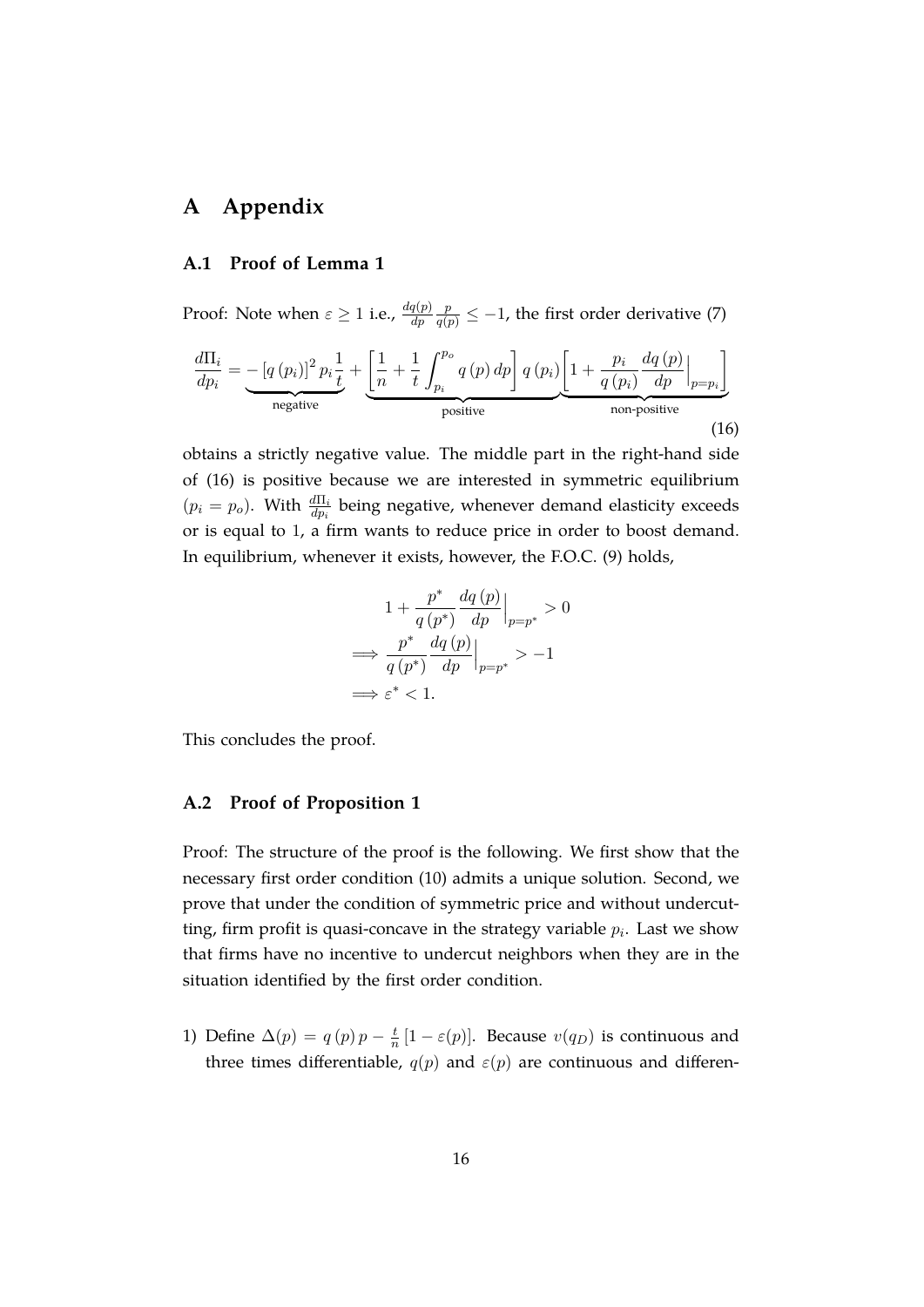tiable. Hence,  $\Delta(p)$  is continuous. Note that

$$
\lim_{p \to 0} \Delta(p) = 0 - \frac{t}{n} \left[ 1 - \lim_{p \to 0} \varepsilon(p) \right] = 0 - \frac{t}{n} < 0
$$

and for the individual consumer  $(R(p) = pq(p))$  revenue-maximizing  $\tilde{p}$ ,

$$
\Delta(\widetilde{p}) = q(\widetilde{p})\widetilde{p} > 0.
$$

Because of continuity,  $\Delta(p) = 0$  obtains solution(s) for  $p \in (0, \tilde{p})$ . Take the derivative of  $\Delta(p)$ ,

$$
\frac{d\Delta(p)}{dp} = \frac{dR(p)}{dp} + \frac{t}{n}\frac{d\varepsilon(p)}{dp}.
$$

Following Assumption [1,](#page-11-0)  $\frac{d\varepsilon(p)}{dp} > 0$ ; since  $R(p)$  is strictly unimodal, for  $p \in (0, \tilde{p})$ ,  $\frac{dR(p)}{dp} > 0$  as well. Hence, we conclude  $\frac{d\Delta(p)}{dp} > 0$ . Because of this monotonicity,  $\Delta(p) = 0$  obtains a unique solution in  $(0, \tilde{p})$ . When  $p \in [\tilde{p}, \hat{p})$ , we know  $\varepsilon(p) \ge 1$  which means  $\Delta(p) > 0$  for  $[\tilde{p}, \hat{p})$ . So the solution given by  $q(p)p = \frac{t}{n}$  $\frac{t}{n}[1-\varepsilon(p)]$  for  $p \in (0,\widetilde{p})$  is the unique solution.

2) Take derivative of the F.O.C. [\(7\)](#page-9-1),

$$
\frac{d^2\Pi_i}{dp_i^2} = -\frac{1}{t} \left( \left[ q(p_i) \right]^2 + 2p_i q(p_i) \frac{dq}{dp} \Big|_{p=p_i} \right) - \frac{1 - \varepsilon(p_i)}{t} \left[ q(p_i) \right]^2 \n+ \left[ \frac{1}{n} + \frac{1}{t} \int_{p_i}^{p_o} q(p) dp \right] \left( (1 - \varepsilon(p_i)) \frac{dq}{dp} \Big|_{p=p_i} - q(p_i) \frac{d\varepsilon}{dp} \Big|_{p=p_i} \right).
$$

We know when the first order condition under symmetric price holds,  $q(p^*) p = \frac{t}{n}$  $\frac{t}{n}[1-\varepsilon(p^*)]$ . Evaluate the second order derivative at  $p^*$ ,

<span id="page-18-0"></span>
$$
\frac{d^2\Pi_i}{dp_i^2}\Big|_{p=p^*} = -\frac{1}{t} \left( [q(p^*)]^2 + 2p^*q(p^*)\frac{dq}{dp} \Big|_{p=p^*} \right) - \frac{np^*q(p^*)}{t^2} [q(p^*)]^2
$$

$$
+ \left[ \frac{1}{n} + \frac{1}{t} \int_{p^*}^{p^*} q(p) dp \right] \left( \frac{np^*q(p^*)}{t} \frac{dq}{dp} \Big|_{p=p^*} - q(p^*)\frac{d\varepsilon}{dp} \Big|_{p=p^*} \right)
$$

$$
= -\frac{p^*q(p^*)}{t} \frac{dq}{dp} \Big|_{p=p^*} - \frac{q^2(p^*)}{t} - \frac{np^*q^3(p^*)}{t^2} - \frac{q(p^*)}{n} \frac{dq}{dp} \Big|_{p=p^*}
$$

$$
= -\frac{q^2(p^*)}{t} (1 - \varepsilon(p^*)) - \frac{np^*q^3(p^*)}{t^2} - \frac{q(p^*)}{n} \frac{d\varepsilon}{dp} \Big|_{p=p^*}. \tag{17}
$$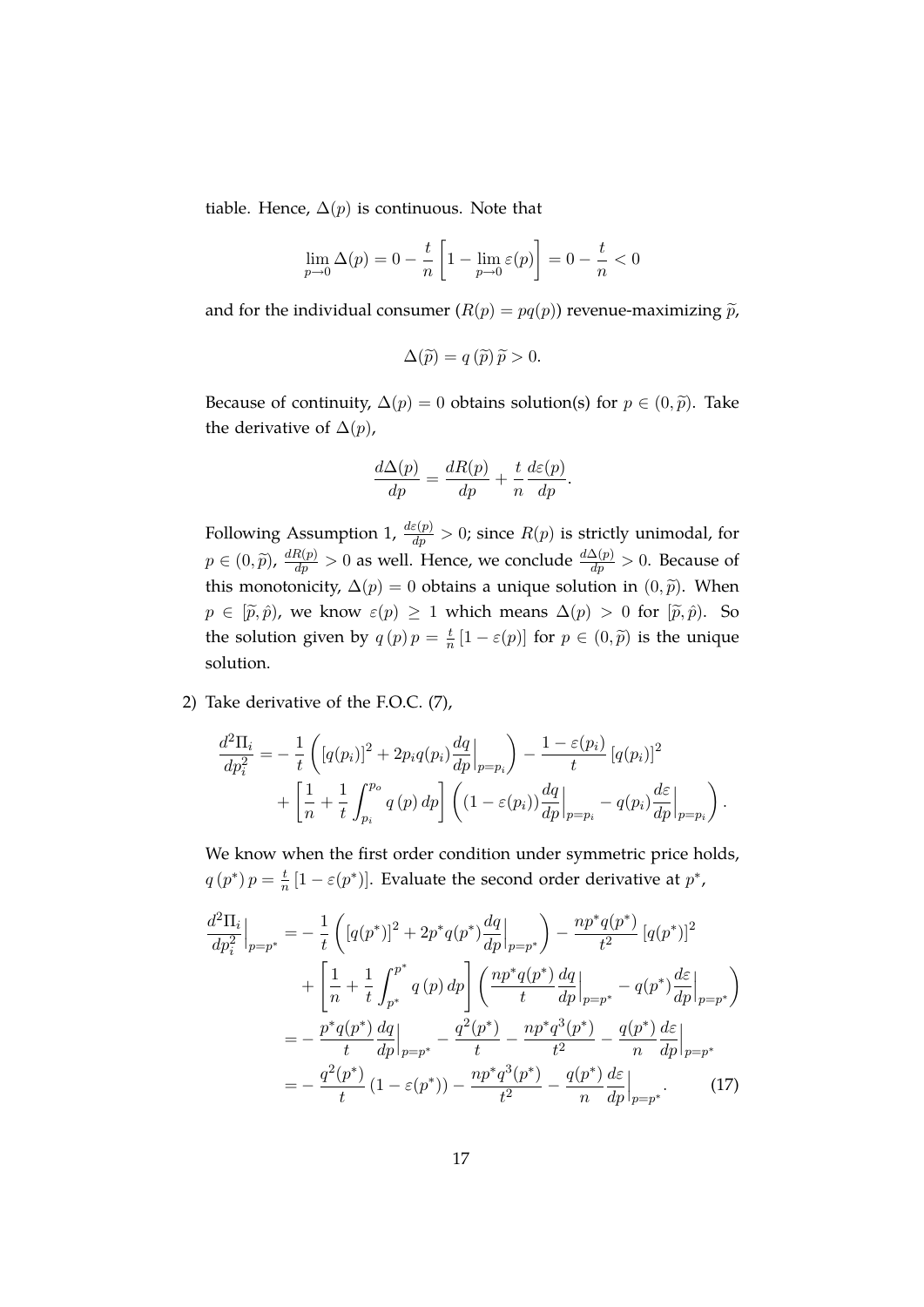Since price elasticity is increasing in price  $\left(\frac{d\varepsilon}{dt}\right)$  $\frac{d\varepsilon}{dp}\Big|_{p=p_i}>0\bigg)$ and whenever the first order condition holds  $(1 - \varepsilon(p^*)) > 0$ , the right hand side of equation [\(17\)](#page-18-0) is strictly negative for  $\forall p_i \in (0, \tilde{p})$ . In consequence, any firm's profit function is necessarily strictly concave whenever condition [\(10\)](#page-10-1) holds. Hence for all of the firms, firm payoff is strictly quasiconcave in strategy variable  $p_i$ .

3) In this step we verify if any firm would have incentive to undercut its neighbors. For a firm to undercut its closest neighbors, the price it sets has to be low enough to attract consumers with a distance further than  $\frac{1}{n}$ . Using consumer's indirect utility function, for  $0 < p_i < p^*$  the following condition has to hold.

$$
\int_{p_i}^{\hat{p}} q(p) dp - \frac{t}{n} + Y + V \ge \int_{p^*}^{\hat{p}} q(p) dp + Y + V
$$
  

$$
\iff \int_{p_i}^{p^*} q(p) dp \ge \frac{t}{n}.
$$
 (18)

To investigate condition [\(18\)](#page-19-0), we first prepare an additional result (i.e., inequality [\(21\)](#page-20-0) below) for further use. By solving [\(10\)](#page-10-1) we will have equilibrium price  $p^*$ , the corresponding demand  $q^* = q(p^*)$  and price elasticity  $\varepsilon^* = \varepsilon(p^*)$ . Define constant

<span id="page-19-0"></span>
$$
\varphi = \frac{q^*}{(p^*)^{-\varepsilon^*}}.
$$

We construct a demand function with constant elasticity  $\varepsilon^*$ ,

$$
q^{\dagger}(p) = \varphi p^{-\varepsilon^*}
$$

which also passes through the point  $(p^*,q^*)$ . With this demand function we can obtain the following closed form formula for  $0 < p_i < p^*$ ,

<span id="page-19-1"></span>
$$
\int_{p_i}^{p^*} \varphi p^{-\varepsilon^*} dp = \frac{\varphi}{1 - \varepsilon^*} p^{1 - \varepsilon^*} \Big|_{p_i}^{p^*}.
$$
 (19)

Applying the necessary condition for symmetric equilibrium  $1 - \varepsilon^* =$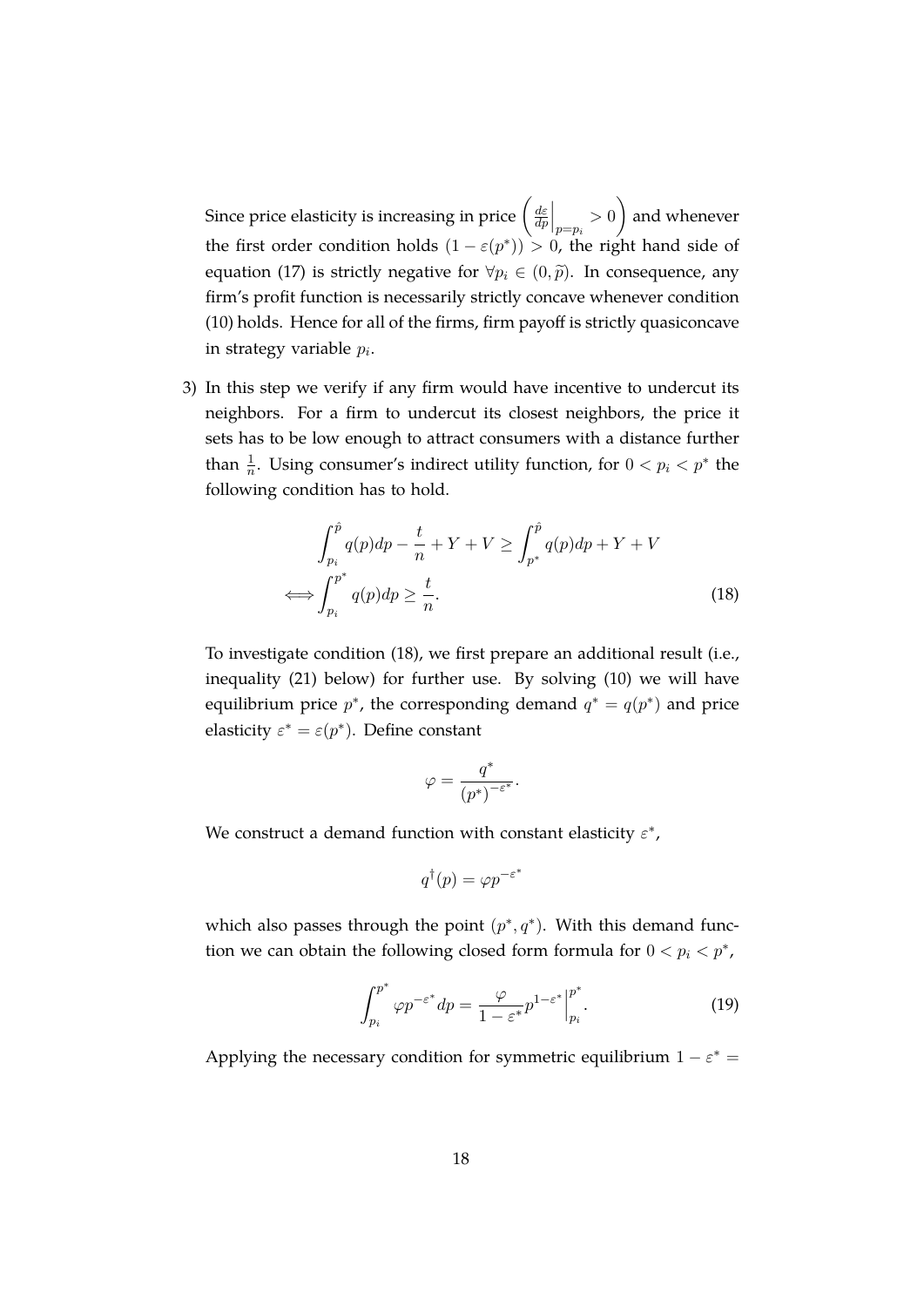$\overline{n}$  $\frac{n}{t}p^*q(p^*)$ , equation [\(19\)](#page-19-1) becomes

$$
\int_{p_i}^{p^*} \varphi p^{-\varepsilon^*} dp = \frac{q^*}{(p^*)^{-\varepsilon^*}} \frac{t}{np^*q^*} \left( (p^*)^{1-\varepsilon^*} - (p_i)^{1-\varepsilon^*} \right)
$$

$$
= \frac{t}{n} \frac{(p^*)^{1-\varepsilon^*} - (p_i)^{1-\varepsilon^*}}{(p^*)^{1-\varepsilon^*}}
$$

$$
= \frac{t}{n} \left( 1 - \left( \frac{p_i}{p^*} \right)^{1-\varepsilon^*} \right).
$$

Since  $0 \leq 1 - \varepsilon^* < 1$  and  $0 < p_i < p^*$ , we have

<span id="page-20-1"></span>
$$
\int_{p_i}^{p^*} \varphi p^{-\varepsilon^*} dp < \frac{t}{n}, \forall \ p_i \in (0, p^*). \tag{20}
$$

Note also that  $q^{\dagger}(p) = \varphi p^{-\varepsilon^*}$  has a constant elasticity  $\varepsilon^*$  while  $q(p)$ obtains elasticity  $\varepsilon^*$  at the point  $(p^*, q^*)$  but strictly lower elasticity  $\epsilon < \epsilon^*$  when price decreases. That is, for the same percentage decrease of price, although  $q(p)$  and  $q^{\dagger}(p)$  start out at the same point  $(p^*,q^*)$ ,  $q(p)$  increase less than  $q^{\dagger}(p)$  does. Hence,

$$
q(p) < \varphi p^{-\varepsilon^*}, \text{ for } \forall p \in (0, p^*)
$$
  
\n
$$
\implies \int_{p_i}^{p^*} q(p) dp < \int_{p_i}^{p^*} \varphi p^{-\varepsilon^*} dp, \text{ for } \forall p_i \in (0, p^*).
$$

By condition [\(20\)](#page-20-1) we have the next result,

<span id="page-20-0"></span>
$$
\int_{p_i}^{p^*} q(p) dp < \frac{t}{n} \text{ for } \forall \ p_i \in (0, p^*). \tag{21}
$$

Now we are ready to discuss the undercutting strategy for firm  $i$  facing consumer demand function  $q(p)$ . To undercut its neighbors who are charging the symmetric equilibrium price  $p^*$ , condition [\(18\)](#page-19-0) has to hold. Because of the result we established in [\(21\)](#page-20-0), there exists no positive price that satisfies condition [\(18\)](#page-19-0). Hence there is no firm who is able to take over neighbor's business without losing money.

4) We have shown that for any  $n \geq 2$ , there exists a unique solution to condition [\(10\)](#page-10-1). Moreover, the strategy profile characterized by this condition is indeed an equilibrium because firms' payoffs are strictly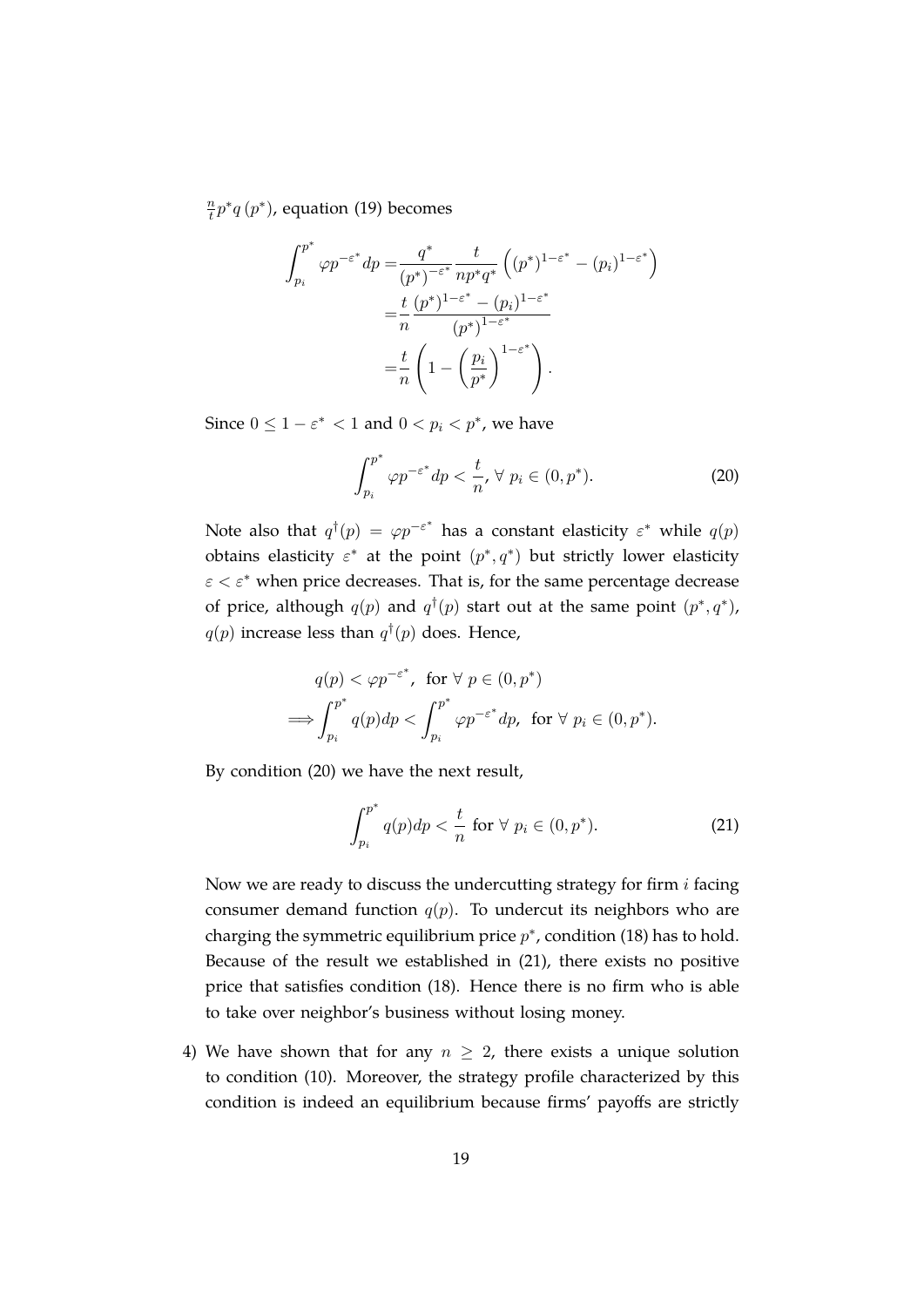quasiconcave in own strategy and there is no incentive for firms to undercut neighbors. This concludes the proof.

### **A.3 Proof of Lemma [2](#page-12-0)**

Proof: Take total differentiation of equation [\(10\)](#page-10-1) with respect to the number of firms,

$$
\frac{dq^*}{dp}\frac{dp^*}{dn}p^* + q^*\frac{dp^*}{dn} = \frac{t}{n}\left(-\frac{d\varepsilon^*}{dp}\frac{dp^*}{dn}\right) - (1 - \varepsilon^*)\frac{t}{n^2}
$$
\n
$$
\implies \left(\frac{dq^*}{dp}p^* + q^*\right)\frac{dp^*}{dn} = -\frac{t}{n}\frac{d\varepsilon^*}{dp}\frac{dp^*}{dn} - \frac{t}{n^2}(1 - \varepsilon^*)
$$
\n
$$
\implies \frac{dp^*}{dn}\left(q^*(1 - \varepsilon^*) + \frac{t}{n}\frac{d\varepsilon^*}{dp}\right) = -\frac{t}{n^2}(1 - \varepsilon^*)
$$
\n
$$
\implies \frac{dp^*}{dn} = \frac{-\frac{t}{n^2}(1 - \varepsilon^*)}{q(1 - \varepsilon^*) + \frac{t}{n}\frac{d\varepsilon^*}{dp}}.
$$

Since  $(1 - \varepsilon^*) > 0$  and  $\frac{d\varepsilon^*}{dp} > 0$ , in equilibrium  $\frac{dp^*}{dn} < 0$ .

Also from Assumption [1](#page-11-0)

$$
\frac{d\varepsilon^*}{dn} = \frac{d\varepsilon^*}{dp}\frac{dp^*}{dn} < 0.
$$

Differentiate equation [\(11\)](#page-10-2) with respect to  $n$ :

$$
\frac{d\Pi^*}{dn} = -\frac{2t}{n^3}(1 - \varepsilon^*) - \frac{t}{n^2}\frac{d\varepsilon^*}{dn}
$$
  
=  $-\frac{t}{n^3}(1 - \varepsilon^*) \left[2 - \frac{t}{n}\frac{d\varepsilon^*}{dp}\left(\frac{1}{q^*(1 - \varepsilon^*) + \frac{t}{n}\frac{d\varepsilon^*}{dp}}\right)\right]$   
=  $-\frac{t}{n^3}(1 - \varepsilon^*)\frac{2q^*(1 - \varepsilon^*) + \frac{t}{n}\frac{d\varepsilon^*}{dp}}{q^*(1 - \varepsilon^*) + \frac{t}{n}\frac{d\varepsilon^*}{dp}} < 0.$ 

Take total differentiation of equation [\(10\)](#page-10-1) with respect to transportation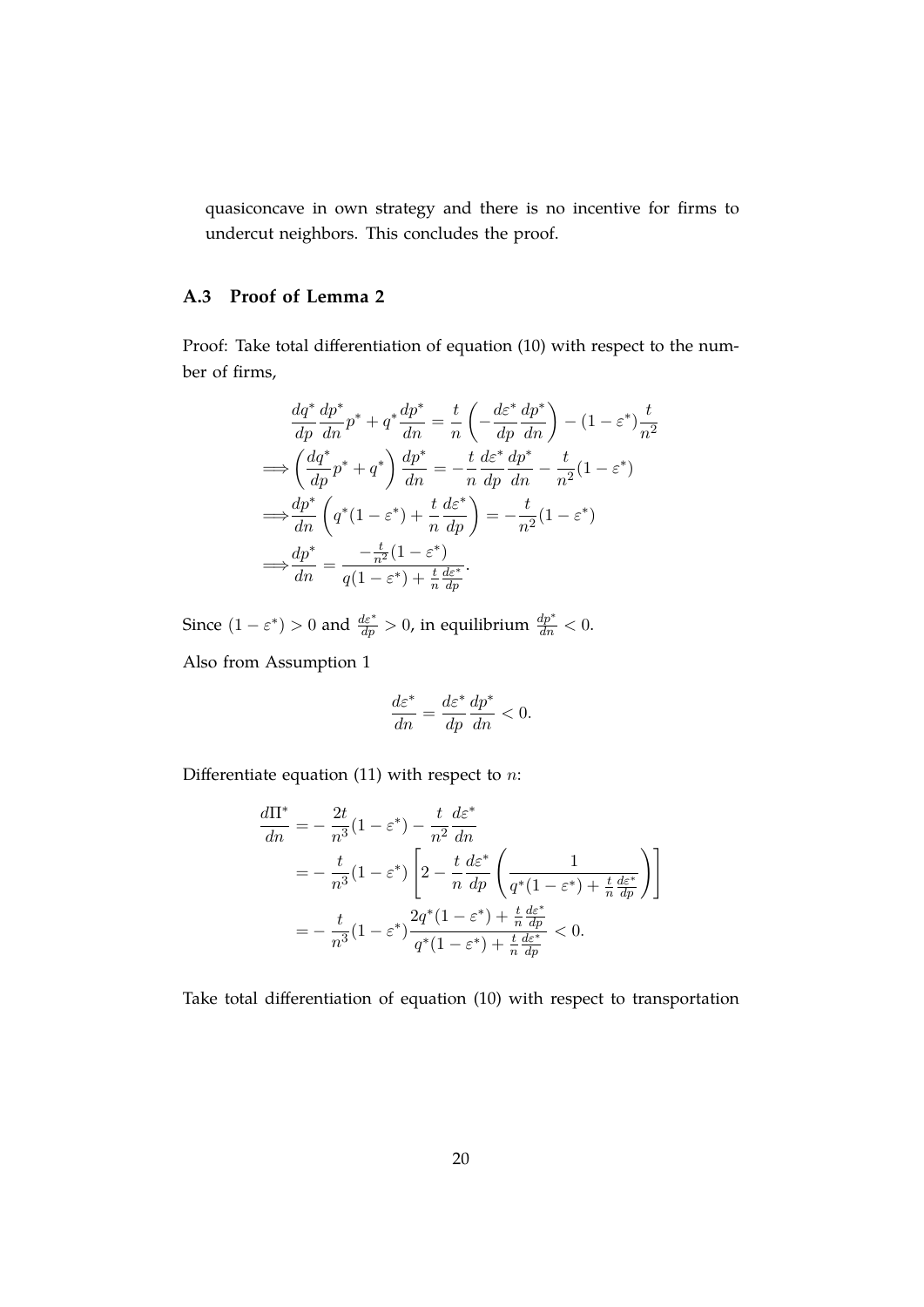costs,

$$
\frac{dq^*}{dp}\frac{dp^*}{dt}p^* + q^*\frac{dp^*}{dt} = -\frac{t}{n}\left(\frac{d\varepsilon^*}{dp}\frac{dp^*}{dt}\right) + (1 - \varepsilon^*)\frac{1}{n}
$$
\n
$$
\implies \frac{dp^*}{dt}\left(q^*(1 - \varepsilon^*) + \frac{t}{n}\frac{d\varepsilon^*}{dp}\right) = \frac{1}{n}(1 - \varepsilon^*)
$$
\n
$$
\implies \frac{dp^*}{dt} = \frac{\frac{1}{n}(1 - \varepsilon^*)}{q^*(1 - \varepsilon^*) + \frac{t}{n}\frac{d\varepsilon^*}{dp}} > 0.
$$

It follows:

$$
\frac{d\varepsilon^*}{dt} = \frac{d\varepsilon}{dp} \frac{dp^*}{dt}
$$
  
= 
$$
\frac{d\varepsilon}{dp} \frac{\frac{1}{n}(1 - \varepsilon^*)}{q^*(1 - \varepsilon^*) + \frac{t}{n}\frac{d\varepsilon^*}{dp}} > 0.
$$

Differentiate equation [\(11\)](#page-10-2) with respect to transportation costs:

$$
\frac{d\Pi^*}{dt} = \frac{1}{n^2} (1 - \varepsilon^*) - \frac{t}{n^2} \frac{d\varepsilon^*}{dt}
$$
  
\n
$$
= \frac{1}{n^2} (1 - \varepsilon^*) \left[ 1 - \frac{t}{n} \frac{d\varepsilon}{dp} \left( \frac{1}{q^*(1 - \varepsilon^*) + \frac{t}{n} \frac{d\varepsilon}{dp}} \right) \right]
$$
  
\n
$$
= \frac{1}{n^2} (1 - \varepsilon^*) \frac{q^*(1 - \varepsilon^*)}{q^*(1 - \varepsilon^*) + \frac{t}{n} \frac{d\varepsilon^*}{dp}} > 0.
$$

### **A.4 Proof of Proposition [2](#page-15-2)**

Proof: From Lemma [3,](#page-14-2) we know that equilibrium elasticity under free entry increases in fixed cost. From Lemma [4,](#page-15-0) we know that  $n^c > n^f$  when  $\varepsilon_{n^c}^* < \frac{3}{4}$  $\frac{3}{4}$ ,  $n^c = n^f$  when  $\varepsilon_{n^c}^* = \frac{3}{4}$  $\frac{3}{4}$ , and  $n^c < n^f$  when  $\varepsilon_{n^c}^* > \frac{3}{4}$  $\frac{3}{4}$ .

We have to consider two cases:

- 1)  $\varepsilon_{n=2}^{*} > \frac{3}{4}$  $\frac{3}{4}$ . Then, there exists a fixed cost  $\bar{f}$  such that the resulting equilibrium demand elasticity is equal to  $\frac{3}{4}$ . Since  $\varepsilon_{n_c}^*$  increases in f, for  $f < \bar{f}$ ,  $\varepsilon_n^*$   $< \frac{3}{4}$  which leads to excessive entry by Lemma [4.](#page-15-0) Conversely, for  $f > \bar{f}$ ,  $\varepsilon_{n_c}^* > \frac{3}{4}$  which means insufficient entry.
- 2)  $\varepsilon_{n=2}^* < \frac{3}{4}$  $\frac{3}{4}$ . Then, since  $\varepsilon_{n^c}^*$  decreases in  $n$ ,  $\varepsilon_{n^c}^* < \frac{3}{4}$  $\frac{3}{4}$  for all values of f. And hence, there is excess entry.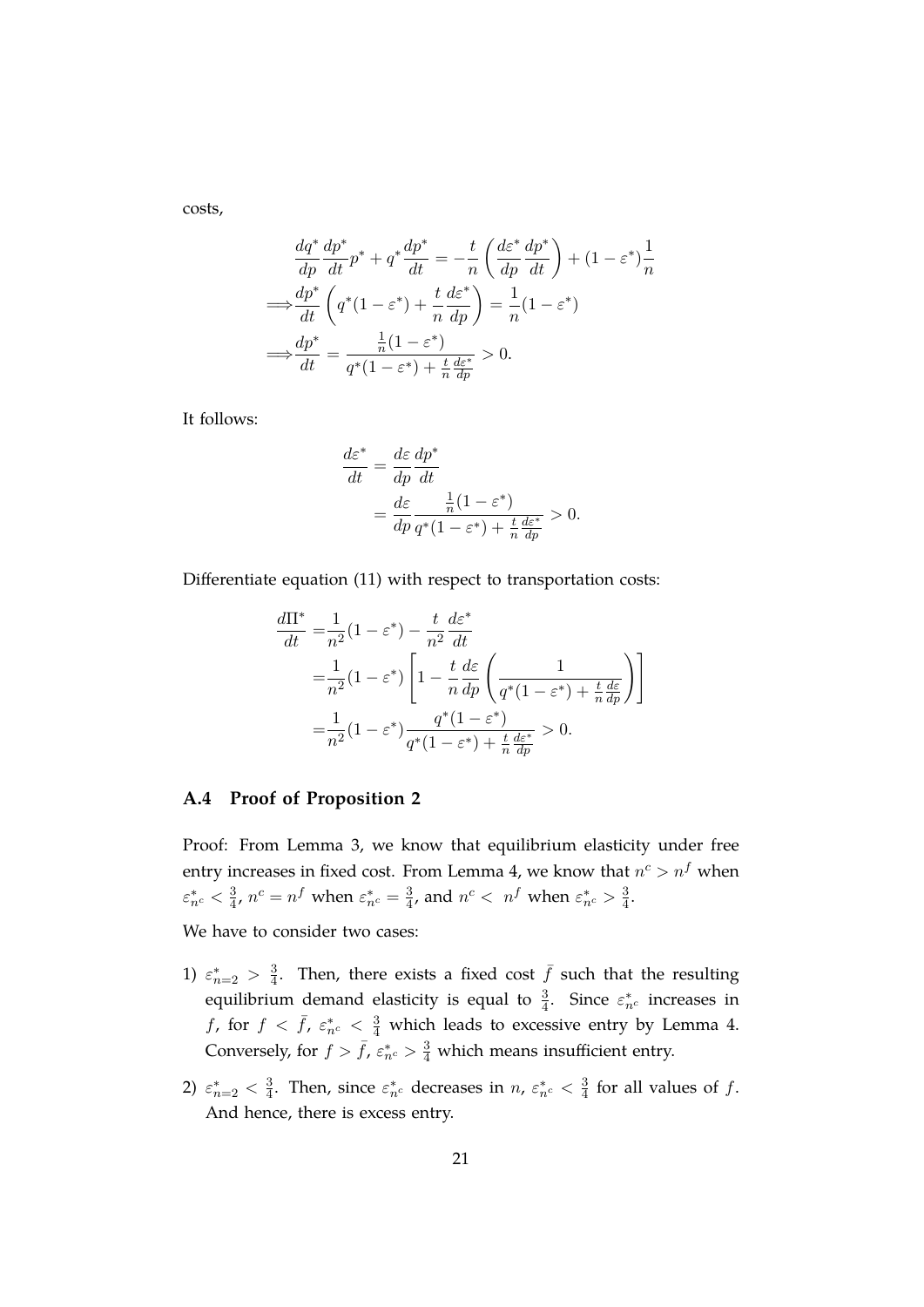We can also reformulate Proposition [2](#page-15-2) in terms of transportation costs. What we need first is to show that there is a monotone relationship between equilibrium demand elasticity and transportation costs. This is  $\frac{d\varepsilon_n^*c}{dt}=\frac{d\varepsilon}{dn}$  $\overline{dn}$  $\frac{dn}{dt} < 0$ , as  $\frac{d\varepsilon}{dn} < 0$  from Lemma [2](#page-12-0) and  $\frac{dn}{dt} > 0$ .

Again, we must distinguish the two cases:

- 1)  $\varepsilon_{n=2}^* > \frac{3}{4}$  $\frac{3}{4}$ . Then, there exists a transportation cost  $\bar{t}$  such that the resulting equilibrium demand elasticity is equal to  $\frac{3}{4}$ . Since  $\varepsilon_{n^c}^*$  decreases in *t*, for  $t > \bar{t}$ ,  $\varepsilon_{n_c}^* < \frac{3}{4}$  which leads to excessive entry by Lemma [4.](#page-15-0) Conversely, for  $t < \bar{t}$ ,  $\varepsilon_{n}^{*} > \frac{3}{4}$  which means insufficient entry.
- 2)  $\varepsilon_{n=2}^* < \frac{3}{4}$  $\frac{3}{4}$ . Then, since  $\varepsilon_{n^c}^*$  decreases in  $n$ ,  $\varepsilon_{n^c}^* < \frac{3}{4}$  $\frac{3}{4}$  for all values of t. And hence, there is excess entry.

We state the result formally as a corollary:

**Corollary 1.** Welfare result in terms of transportation costs.

- i) Suppose  $\varepsilon_{n=2}^* \geq \frac{3}{4}$  $\frac{3}{4}$  and define  $\overline{t}$  as the transportation cost level that leads to equilibrium price elasticity  $\varepsilon^*$  of  $\frac{3}{4}$ . Then there is excess entry if  $t > \overline{t}$ , insufficient entry if  $t < \overline{t}$  and optimal entry if  $t = \overline{t}$ .
- ii) Suppose  $\varepsilon_{n=2}^* < \frac{3}{4}$  $\frac{3}{4}$ , then there is excess entry for all  $t > T$ .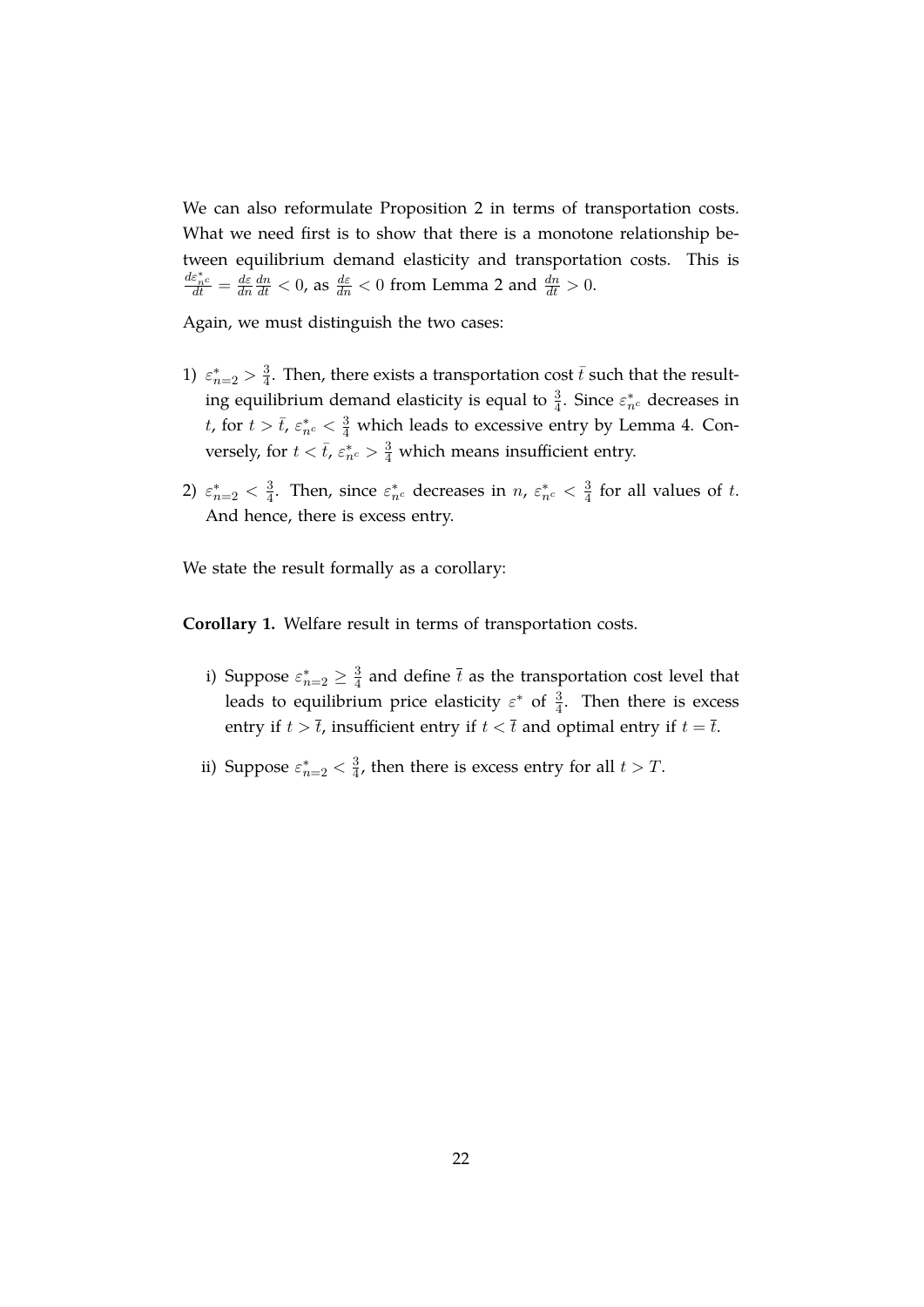# **References**

- <span id="page-24-2"></span>Anderson, S. P. and Coate, S. (2005). Market provision of broadcasting: A welfare analysis. *Review of Economic Studies*, 72(4):947–972.
- <span id="page-24-8"></span>Anderson, S. P. and de Palma, A. (2000). From local to global competition. *European Economic Review*, 44(3):423–448.
- <span id="page-24-6"></span>Anderson, S. P., de Palma, A., and Thisse, J.-F. (1992). *Discrete Choice Theory of Product Differentiation*. MIT Press.
- <span id="page-24-4"></span>Armstrong, M. (2006). Competition in two-sided markets. *Rand Journal of Economics*, 37(3):668–691.
- <span id="page-24-11"></span>Bertsekas, D. (1999). *Nonlinear programming*. Athena Scientific Belmont, Mass.
- <span id="page-24-7"></span>Boeckem, S. (1994). A generalized model of horizontal product differentiation. *Journal of Industrial Economics*, 42(3):287–298.
- <span id="page-24-5"></span>Dixit, A. K. and Stiglitz, J. E. (1977). Monopolistic competition and optimum product diversity. *American Economic Review*, 67(3):297–308.
- <span id="page-24-10"></span>Economides, N. (1989). Symmetric equilibrium existence and optimality in differentiated product markets. *Journal of Economic Theory*, 47(1):178– 194.
- <span id="page-24-3"></span>Friedman, J. W. and Thisse, J.-F. (1993). Partial collusion fosters minimum product differentiation. *Rand Journal of Economics*, 24(4):631–645.
- <span id="page-24-1"></span>Gu, Y. and Wenzel, T. (2007). A note on the excess entry theorem in spatial models with elastic demand. Ruhr Economic Papers 0033, RWI Essen, Ruhr-Universität Bochum, Technischen Universität Dortmund, Universität Duisburg-Essen.
- <span id="page-24-9"></span>Hamilton, J., Klein, J., Sheshinski, E., and Slutsky, S. (1994). Quantity competition in a spatial model. *Canadian Journal of Economics*, 27(4):903– 917.
- <span id="page-24-0"></span>Hotelling, H. (1929). Stability in competition. *Economic Journal*, 39:41–57.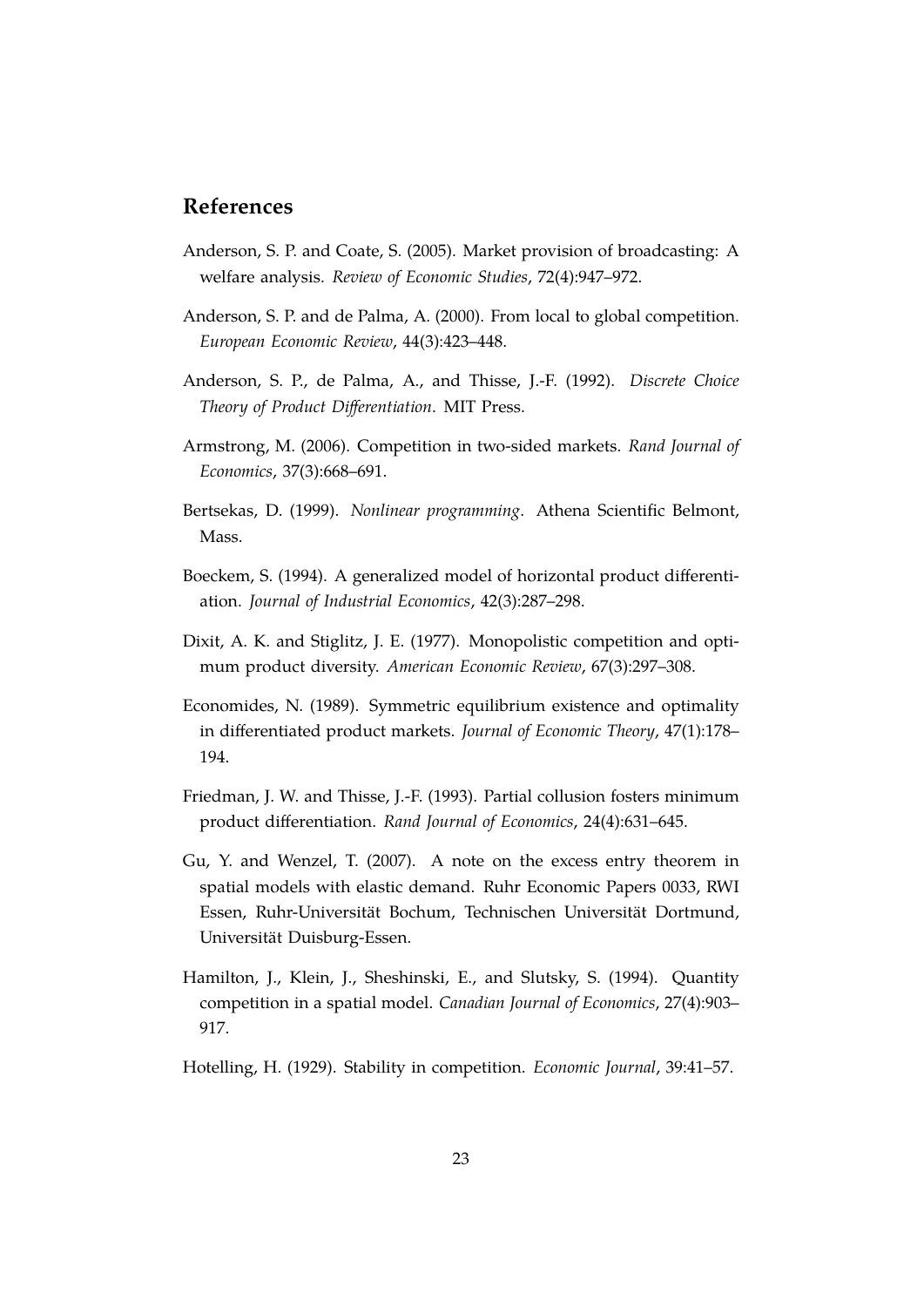- <span id="page-25-2"></span>Lariviere, M. and Porteus, E. (2001). Selling to the Newsvendor: An Analysis of Price-Only Contracts. *Manufacturing & Service Operations Management*, 3(4):293.
- <span id="page-25-1"></span>Matsumura, T. and Okamura, M. (2006). A note on the excess entry theorem in spatial markets. *International Journal of Industrial Organization*, 24(5):1071–1076.
- <span id="page-25-5"></span>Peitz, M. (2002). Price equilibrium in address models of product differentiation: unit-elastic demand. *Economic Theory*, 20(4):849–860.
- <span id="page-25-6"></span>Peng, S.-K. and Tabuchi, T. (2007). Spatial competition in variety and number of stores. *Journal of Economics and Management Strategy*, 16(1):227–250.
- <span id="page-25-4"></span>Rath, K. and Zhao, G. (2001). Two stage equilibrium and product choice with elastic demand. *International Journal of Industrial Organization*, 19(9):1441–1455.
- <span id="page-25-0"></span>Salop, S. (1979). Monopolistic competition with outside goods. *Bell Journal of Economics*, 10:141–156.
- <span id="page-25-7"></span>Tirole, J. (1988). *The Theory of Industrial Organization*. MIT Press.
- <span id="page-25-3"></span>Ziya, S., Ayhan, H., and Foley, R. (2003). Optimal Pricing for a Service Facility. Technical report, Working paper, School of Industrial and Systems Engineering, Georgia Institute of Technology, Atlanta, GA.
- <span id="page-25-8"></span>Ziya, S., Ayhan, H., and Foley, R. (2004). Relationships Among Three Assumptions in Revenue Management. *Operations Research*, 52(5):804– 809.